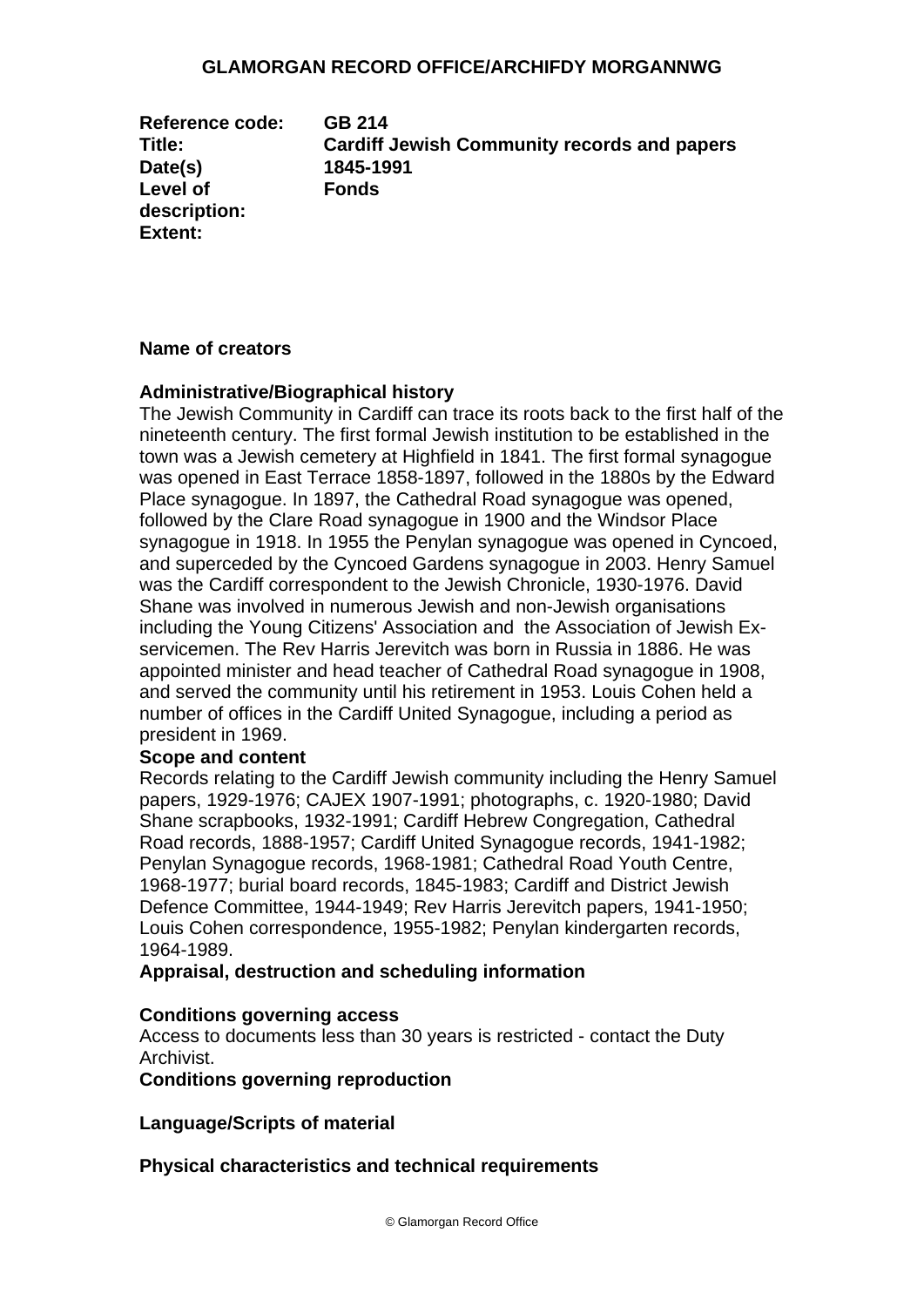# **Finding aids**

**Related units of description** 

**Date(s) of descriptions**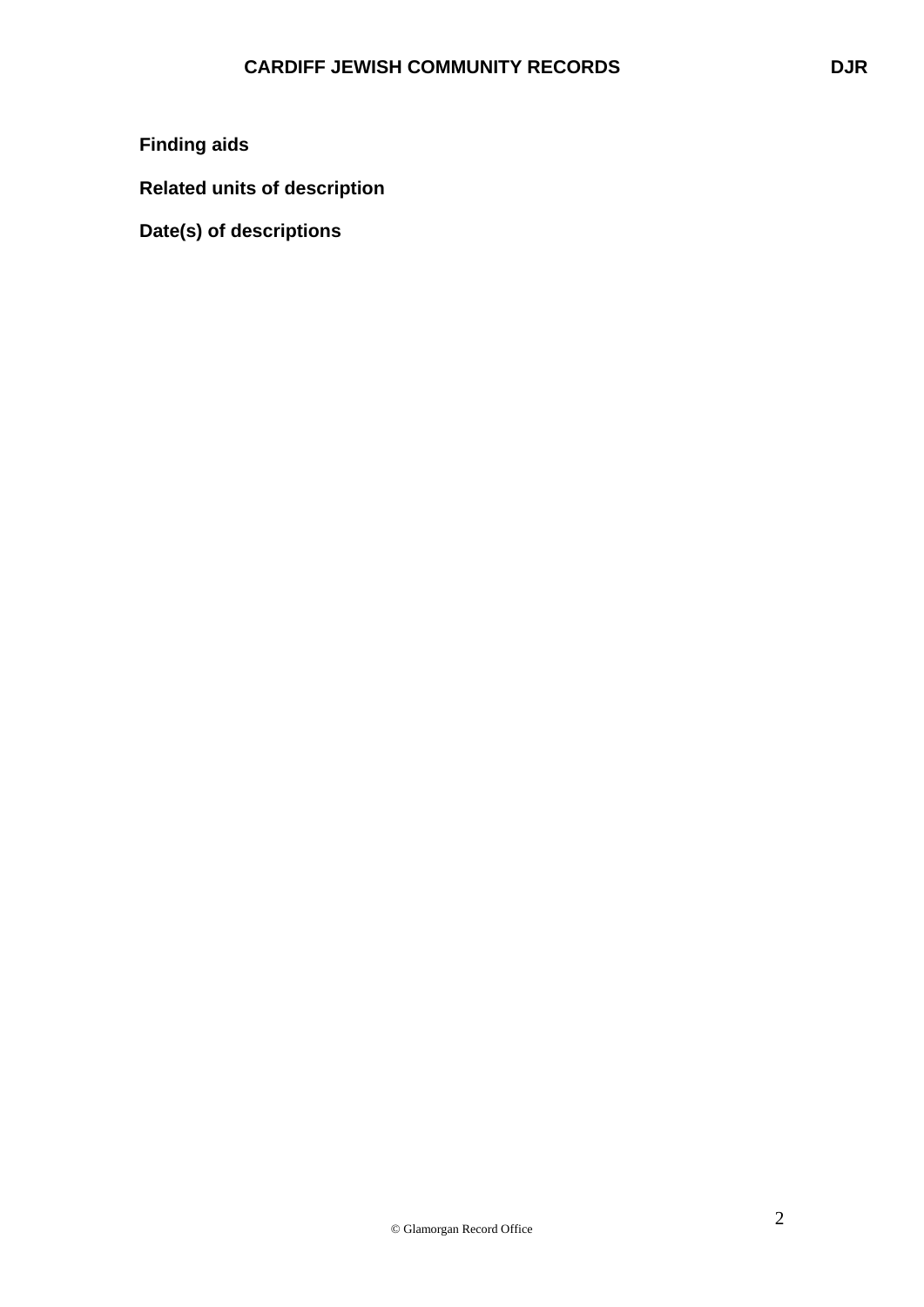### **Henry Samuel, Cardiff correspondent for** *The Jewish Chronicle* **1930-1976**

| DJR1/1/1-10   | Correspondence of Henry Samuel mainly concerning his work<br>as Cardiff correspondent to The Jewish Chronicle<br>Including: information on the Jewish community in Cardiff,<br>and the rise of anti-semitism                                       | <b>Nov-Dec 1929</b><br><b>Jun 1931</b><br>1933-1940 |
|---------------|----------------------------------------------------------------------------------------------------------------------------------------------------------------------------------------------------------------------------------------------------|-----------------------------------------------------|
|               | [The correspondence is arranged by year and sub-numbered<br>within each year. A detailed list of the correspondence has<br>been compiled by the depositor and a copy of this has been<br>stored with the collection]<br>[8 files, 3 papers]        |                                                     |
| DJR1/2/1-5    | Scrapbooks of newscuttings of Henry Samuel's reports from<br>Cardiff printed in The Jewish Chronicle<br>[5 volumes]                                                                                                                                | 1935-1976                                           |
| DJR1/3        | Jewish Life magazine, containing an article on the Jewish<br>community in Cardiff by Henry Samuel<br>[1 booklet; printed]                                                                                                                          | Sep 1965                                            |
| DJR1/4        | Notes on a meeting between Lord Brecon, the Minister of<br>State for Welsh Affairs, William Frankel, the editor of The<br>Jewish Chronicle, Abraham Hauser of Cardiff and Henry<br>Samuel, relating to the Jewish community in Wales<br>[3 papers] | 25, 28 Feb<br>1963                                  |
| <b>DJR1/5</b> | 'Wales Owes Much to the Pioneers', an article by G Percival,<br>MA, PhD, on the development of the Treforest industrial<br>estate and the contribution made by Jewish refugees<br>[2 papers]                                                       | 2 Aug 1963                                          |
| <b>DJR1/6</b> | Draft of an article by Henry Samuel on Miss Jo Munitz of<br>Penylan, Cardiff<br>[1 paper]                                                                                                                                                          | c1964                                               |
| <b>DJR1/7</b> | Letter to Henry Samuel giving details of the funeral of the<br>Reverend Abraham Snadow, a former member of the<br>Newport Jewish community<br>[1 paper]                                                                                            | 11 Nov 1970                                         |
| <b>DJR1/8</b> | Press pass issued to Henry Samuel for a royal visit to Cardiff<br>$[1 \text{ card}]$                                                                                                                                                               | 14 Nov 1945                                         |
| <b>DJR1/9</b> | Jewish Chronicle press pass issued to Henry Samuel, valid<br>until 31 Dec 1962<br>$[1 \text{ card}]$                                                                                                                                               | c1962                                               |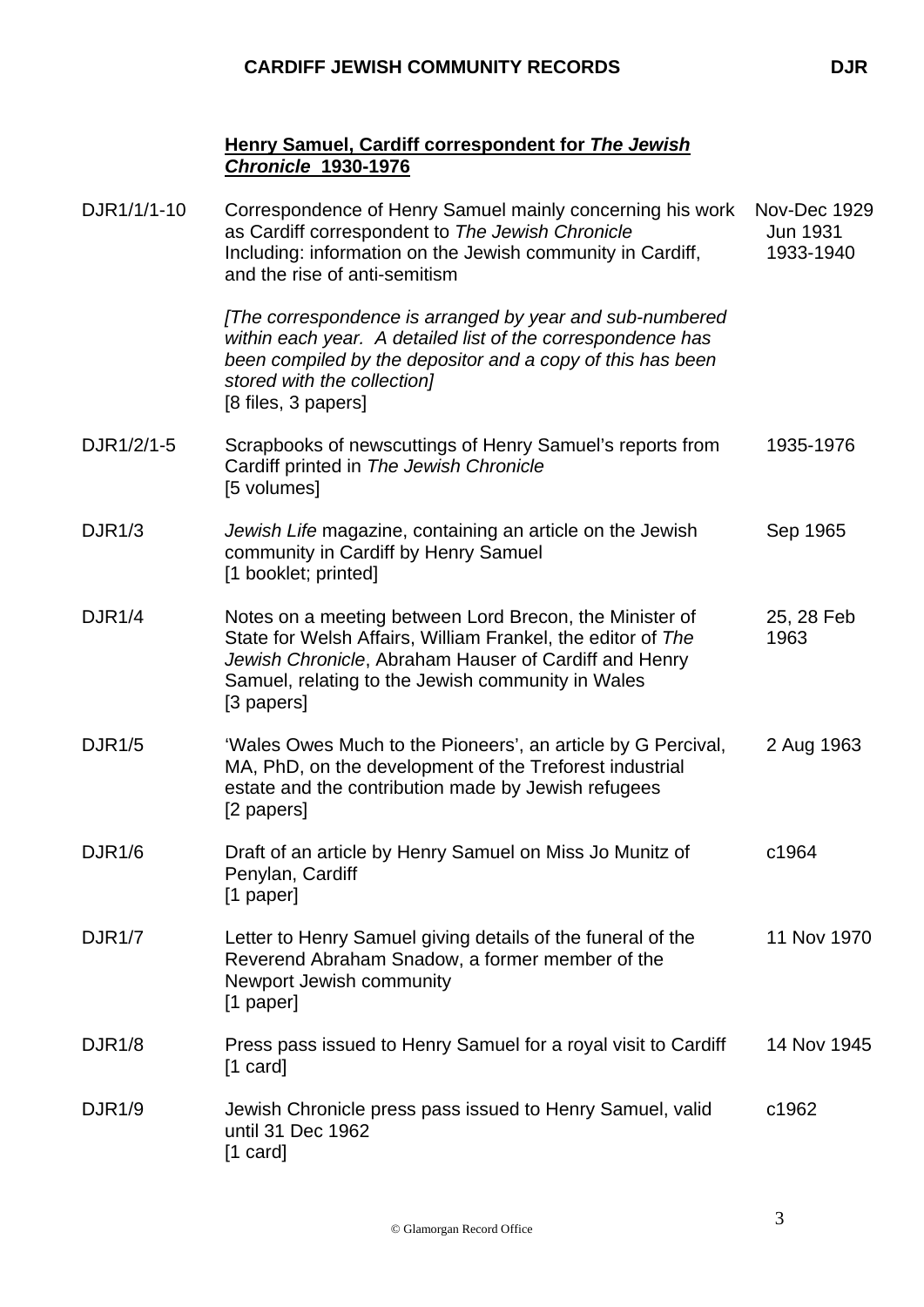|             | <b>CARDIFF JEWISH COMMUNITY RECORDS</b>                                                                                                                                                                                                                                                                            | <b>DJR</b>                          |
|-------------|--------------------------------------------------------------------------------------------------------------------------------------------------------------------------------------------------------------------------------------------------------------------------------------------------------------------|-------------------------------------|
|             | The Association of Jewish Ex-Servicemen                                                                                                                                                                                                                                                                            |                                     |
| DJR1/10/1,2 | Correspondence of Henry Samuel as a member and<br>Honorary Secretary of the Association of Jewish Ex-<br>Servicemen, South Wales and Monmouthshire Contingent<br>Including: details of arrangements for reunion functions and<br>annual remembrance services in Cardiff and London<br>[2 files, 3 loose papers]    | Nov 1933,<br>Aug 1937 -<br>Jan 1940 |
|             | <b>CAJEX (Cardiff Association of Jewish Ex-Servicemen</b><br>magazine)                                                                                                                                                                                                                                             |                                     |
|             | CAJEX was first printed in 1951. It includes news from local<br>synagogues, reports of social events and obituaries of Jewish<br>community members                                                                                                                                                                 |                                     |
| DJR1/11/1-7 | CAJEX magazines, volumes 7-20<br>[7 volumes; printed]                                                                                                                                                                                                                                                              | 1957-1970                           |
|             | [for later editions see DJR1/13/1,2 & DJR8/8/1-49]                                                                                                                                                                                                                                                                 |                                     |
|             | <b>Photographs</b>                                                                                                                                                                                                                                                                                                 |                                     |
| DJR1/12/1   | Cardiff, Windsor Place Synagogue. Photograph of interior<br>[1 photograph]                                                                                                                                                                                                                                         | no date<br>c mid C20                |
| DJR1/12/2   | Photograph of members of the South Wales and<br>Monmouthshire Jewish Ex-Servicemen at a reunion dinner in<br>the Connaught Rooms, Cardiff                                                                                                                                                                          | 12 Apr 1939                         |
|             | The photograph shows Lord Reading (guest speaker), Lord<br>Mayor and Lady Mayoress of Cardiff (Alderman and Mrs WG<br>Howell), Captain HH Roskin (President of the South Wales<br>and Monmouthshire Jewish Ex-Servicemen), GA Phillips<br>(Chairman), Henry Samuel and other Association members<br>[1 photograph] |                                     |
| DJR1/12/3   | Photograph of Cardiff Association of Jewish Ex-Servicemen<br>and Women members at a function                                                                                                                                                                                                                       | no date<br>c1950's                  |
|             | R Silver and H Payman identified<br>[1 photograph]                                                                                                                                                                                                                                                                 |                                     |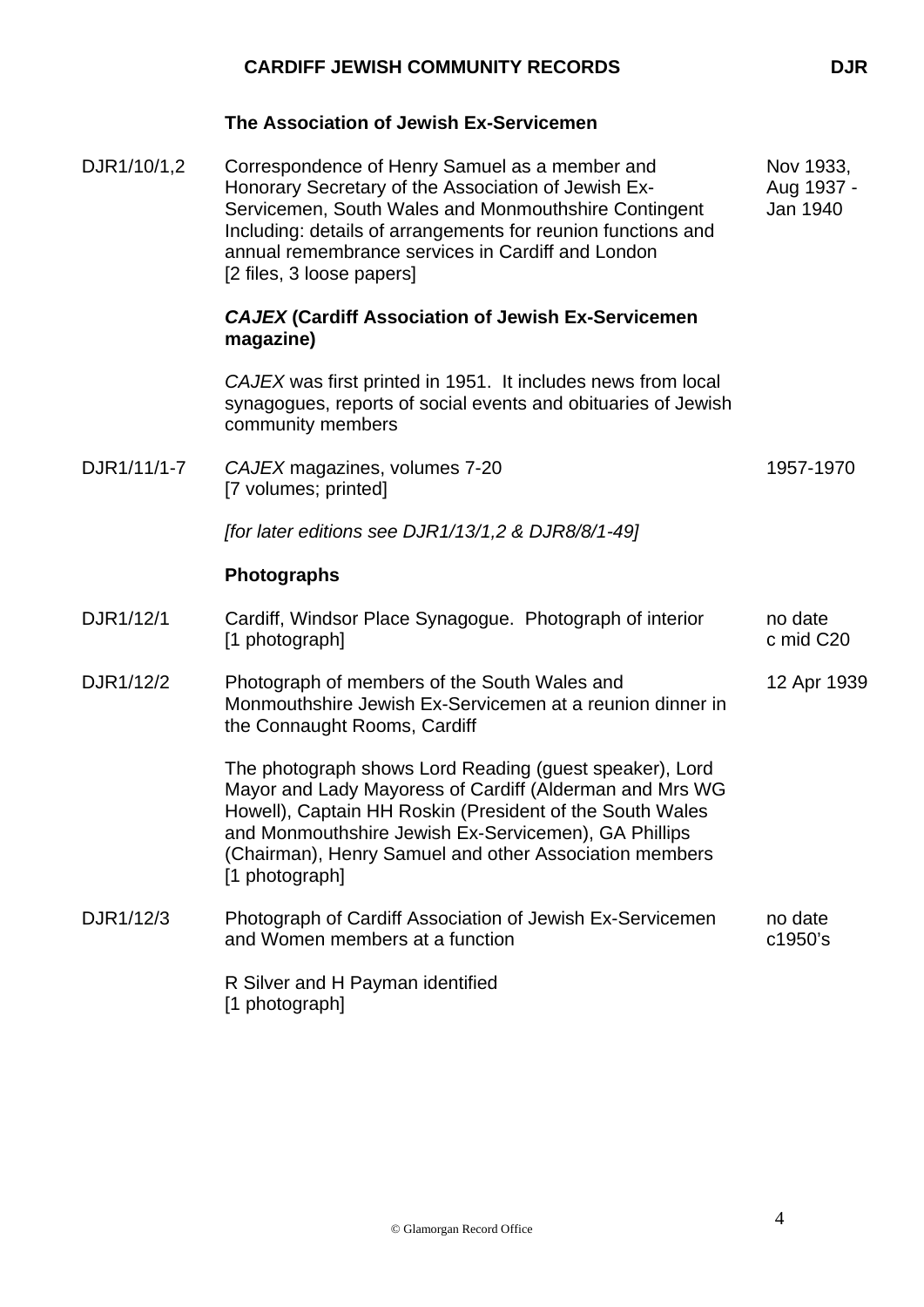#### DJR1/12/4 Photograph of members of the Cardiff Association of Jewish Ex-Servicemen at the City Hall, Cardiff taken during the visit of Chief Rabbi Brodie The photograph shows Chief Rabbi Brodie and Mrs Brodie, Rabbi B Rogosnitzky of Cardiff, Lord Mayor and Lady Mayoress of Cardiff (Alderman and Mrs GL Ferrier), Henry Samuel and other Association members [1 photograph] Jan 1955 DJR1/12/5 Photograph of Cardiff Association of Jewish Ex-Servicemen function to celebrate Henry Samuel's 60<sup>th</sup> birthday The photograph shows Henry Samuel being presented with a clock by Maurice Dennis, president of the Association [1 photograph] Sep 1955 DJR1/12/6 Photograph of an Israel Independence Day or Zionist meeting [1 photograph] no date c1950's DJR1/12/7 Group photograph taken at the Jewish Old Age Home, Penarth [1 photograph] no date c1960's DJR1/12/8 Photograph of Chief Rabbi Brodie and Cecil Rapport at the laying of the foundation stones of the Penylan Home for Aged Jews [1 photograph] May 1964 DJR1/12/9 Photograph of group of women (unidentified) [1 photograph; colour] no date c1980's *CAJEX* **(Cardiff Association of Jewish Ex-Servicemen magazine)**  DJR1/13/1 *CAJEX* magazine [1 volume] 1971-1972 DJR1/13/2 *CAJEX* magazine [1 volume] 1977-1978

**CARDIFF JEWISH COMMUNITY RECORDS DUR** 

*[for earlier editions see DJR1/11/1-7 & for later editions see DJR8/8/1-49]*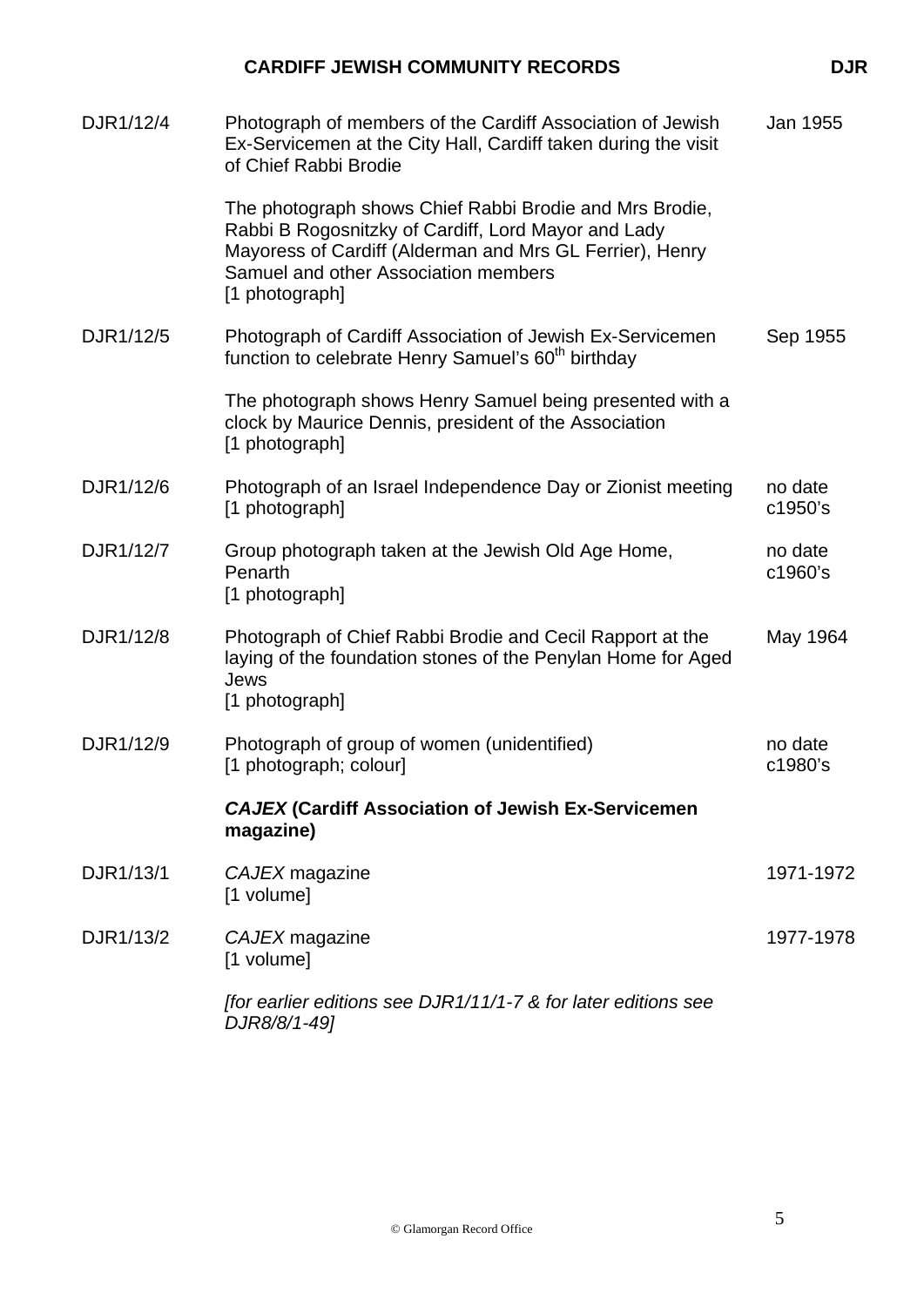### **David Shane of Cardiff**

David Shane has been a prominent member of Cardiff's Jewish community since the 1930s. He has been actively involved with numerous Jewish and non-Jewish organisations including the Young Citizens' Association (1932-1939), the Jewish unit in the  $77^{\text{th}}$  Welsh Anti-Aircraft Brigade, Royal Artillery, Territorial Army (formed 1939), the Canton and Riverside Ratepayers' Association (1930's), the Association of Jewish Ex-Servicemen and the Council of Christians and Jews.

#### **Scrapbooks**

DJR2/1/1 Scrapbook of photographs, newscuttings and printed items compiled by David Shane Subjects include: Young Citizens' Association 77<sup>th</sup> Welsh Anti-Aircraft Brigade, Royal Artillery, Territorial Army [1 volume] 1932-1939 DJR2/1/2 Scrapbook of photographs, newscuttings and printed items compiled by David Shane Subjects include: Young Citizens' Association University of Wales Jewish Students' Union Canton and Riverside Ratepayers' Association [1 volume] 1932-1939 DJR2/1/3 Scrapbook of photographs, newscuttings and printed items compiled by David Shane Subjects include: Newscuttings relating to the growth of Fascism and Jewish national and international affairs Cardiff Sailors' and Soldiers' Rest, Bute Street, Cardiff: statement of accounts, 1933 Cardiff City Police syllabus for course on anti-gas training, c1939 *Daily Mirror* newscutting on bomb damage in Cardiff, 6 Jan 1941 [1 volume] 1933-1940s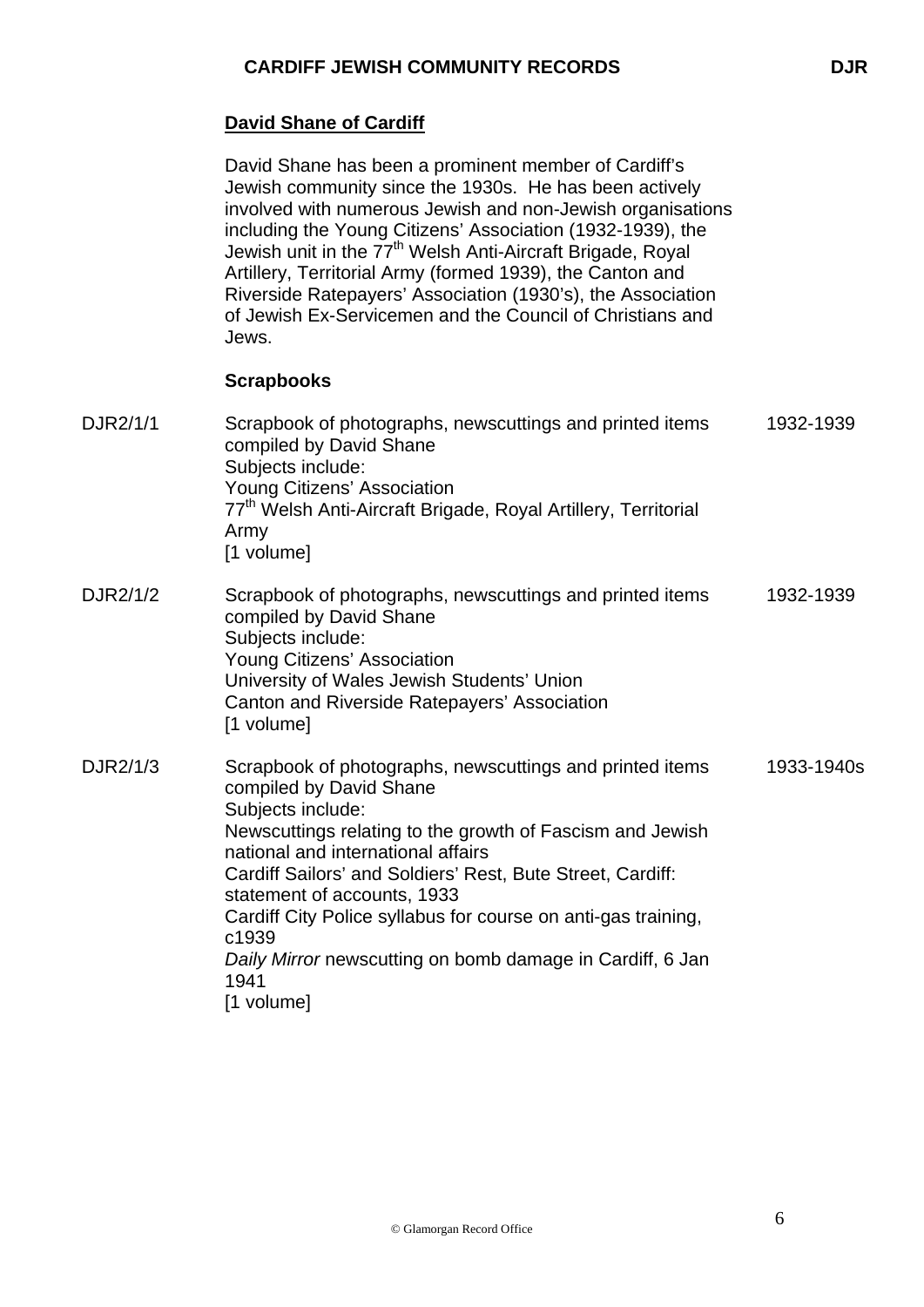| DJR2/1/4      | Scrapbook of photographs, newscuttings and printed items<br>compiled by David Shane<br>Subjects include:<br>Young Citizens' Association<br>University of Wales Jewish Students' Union<br>77 <sup>th</sup> Welsh Anti-Aircraft Brigade, Royal Artillery, Territorial<br>Army<br>[1 volume]                                                                                                                                                                              | 1938-1940 |
|---------------|------------------------------------------------------------------------------------------------------------------------------------------------------------------------------------------------------------------------------------------------------------------------------------------------------------------------------------------------------------------------------------------------------------------------------------------------------------------------|-----------|
| DJR2/1/5      | Scrapbook of photographs, newscuttings and printed items<br>compiled by David Shane<br>Subjects include:<br>Cardiff Association of Jewish Ex-Servicemen (with<br>photographs of unveiling of a World War II memorial plaque<br>in Cathedral Road Synagogue, Cardiff, 1951)<br>77 <sup>th</sup> Welsh Anti-Aircraft Brigade, Royal Artillery, Territorial<br>Army<br>Cardiff B'nai B'rith Lodge<br><b>Cardiff District Council of Christians and Jews</b><br>[1 volume] | 1939-1980 |
| DJR2/1/6      | Scrapbook of photographs, newscuttings and printed items<br>compiled by David Shane<br>Subjects include:<br>Cardiff Association of Jewish Ex-Servicemen<br><b>Cardiff District Council of Christians and Jews</b><br>Photographs relating to Channel 4 TV programme 'A Sense<br>of Belonging', screened July 1991<br>[1 volume]<br><b>Young Citizens' Association</b>                                                                                                  | 1945-1991 |
| <b>DJR2/2</b> | Script of a speech by David Shane on welfare work, and the<br>Young Citizens' Association<br>(given at meetings held in churches in Wales and the West of<br>England)<br>[1 file; typescript]                                                                                                                                                                                                                                                                          | c1936     |
|               | <b>Cardiff Association of Jewish Ex-Servicemen and Women</b>                                                                                                                                                                                                                                                                                                                                                                                                           |           |
| DJR2/3/1-19   | Cardiff Association of Jewish Ex-Servicemen newsletters<br>written by David Shane, and scripts of speeches delivered by<br>him at Association meetings<br>[16 files, 3 papers]                                                                                                                                                                                                                                                                                         | 1947-1953 |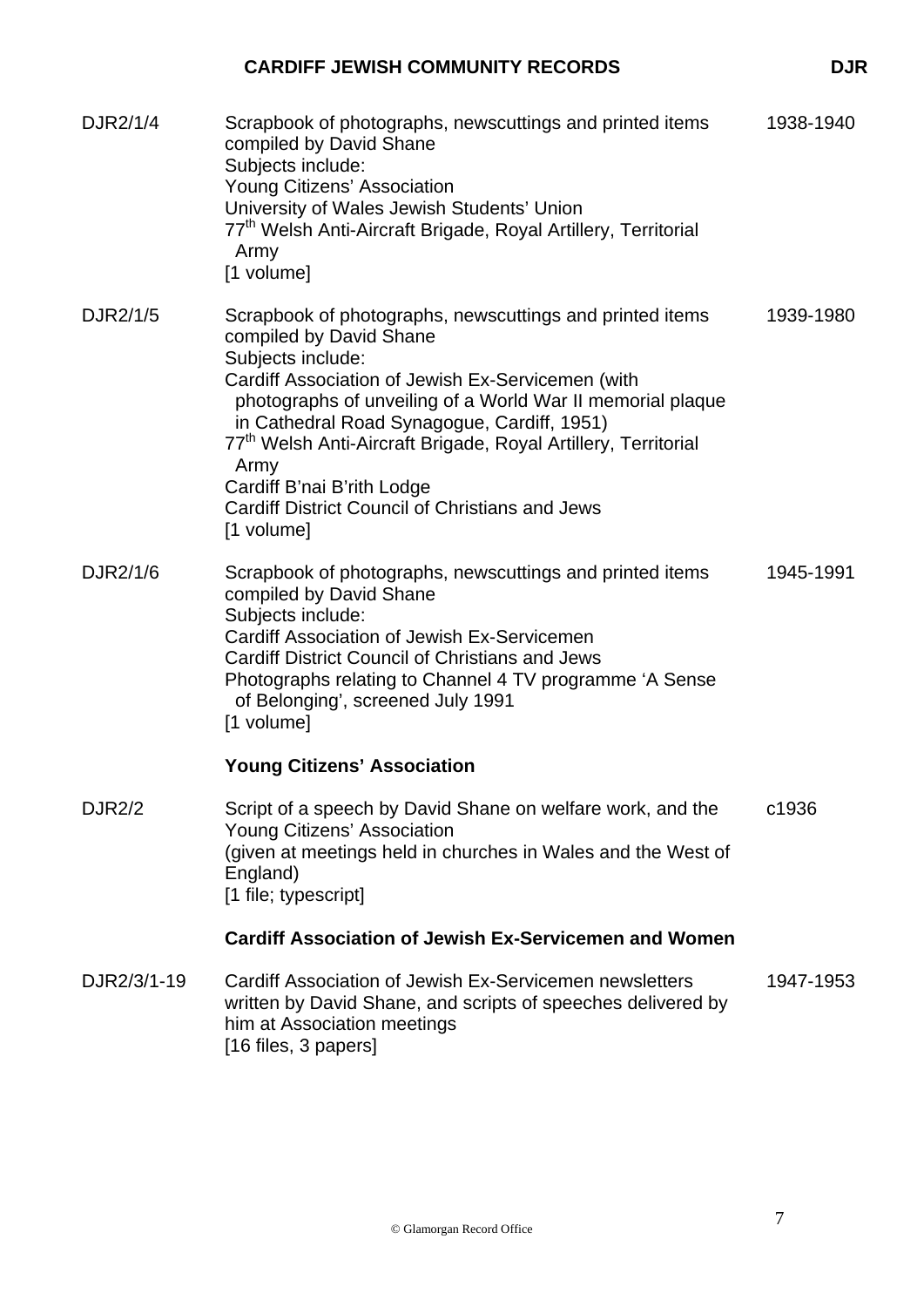| <b>DJR2/4</b> | Cardiff Association of Jewish Ex-Servicemen and Women<br>book of honour and order of service for consecration and<br>unveiling of the 1939-45 war memorial at Cathedral Road<br>Synagogue, Cardiff<br>Includes photograph and short biography of Jewish<br>servicemen who died in the Second World War<br>[1 small volume; printed] | 4 Nov 1951  |
|---------------|-------------------------------------------------------------------------------------------------------------------------------------------------------------------------------------------------------------------------------------------------------------------------------------------------------------------------------------|-------------|
|               | <b>Concert programmes</b>                                                                                                                                                                                                                                                                                                           |             |
| <b>DJR2/5</b> | Programme for celebrity concert of Jewish music by the<br>London Jewish Male Choir, organised by B'nai B'rith Cardiff<br>Lodge<br>[1 booklet; printed]                                                                                                                                                                              | 3 Feb 1963  |
| <b>DJR2/6</b> | Programme for concert at the Sherman Theatre in aid of funds<br>for the Royal National Eisteddfod and Hillel House Student<br>Project<br>[1 booklet; printed]                                                                                                                                                                       | 30 Nov 1975 |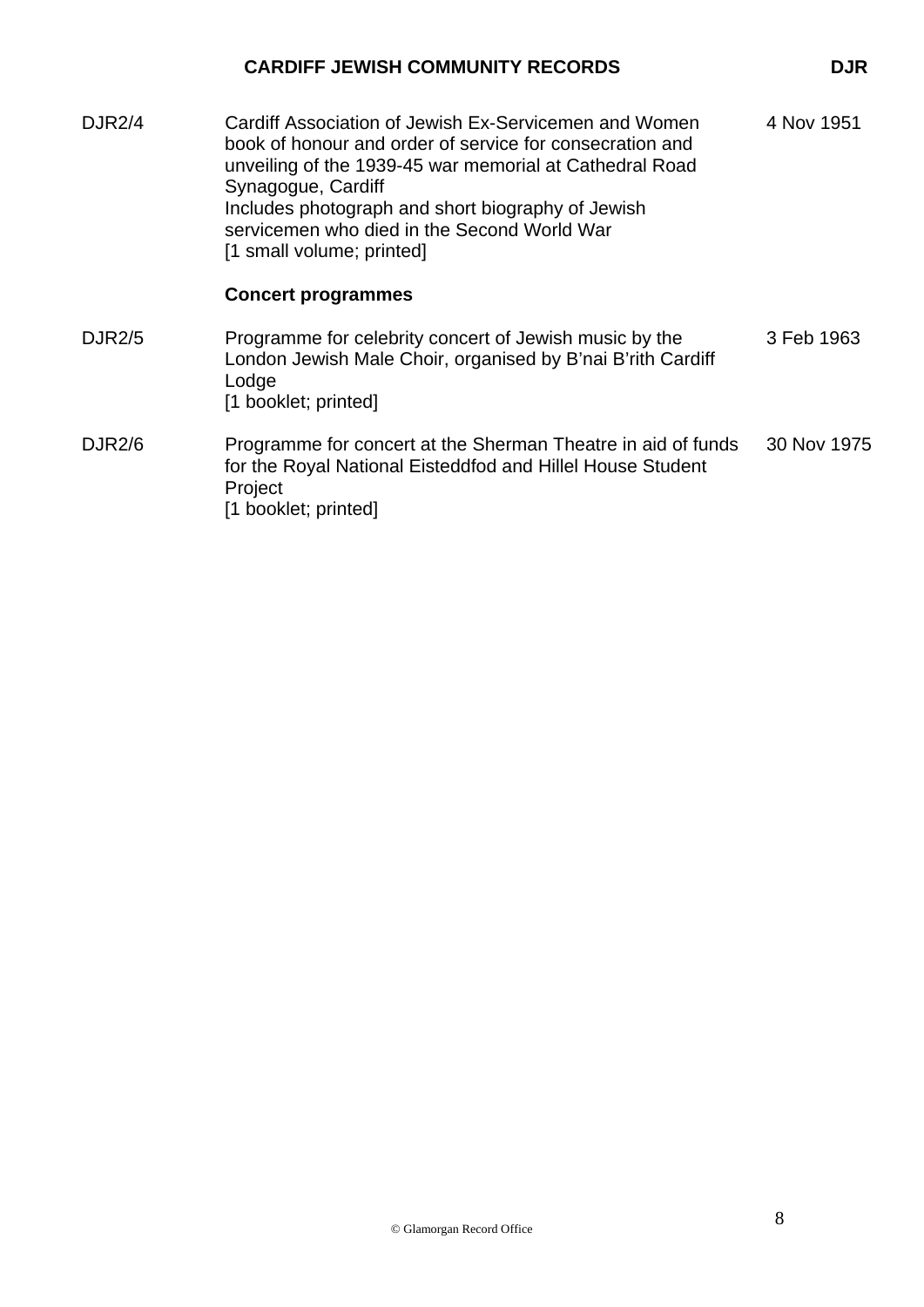### **Merthyr Hebrew Congregation**

| <b>DJR3/1</b> | Annual statement<br>Includes names of members and details of subscriptions<br>[1 paper; printed]                                                                                                                                                                                                      | 1 Nov 1914-<br>24 Oct 1915  |
|---------------|-------------------------------------------------------------------------------------------------------------------------------------------------------------------------------------------------------------------------------------------------------------------------------------------------------|-----------------------------|
|               | <b>Cardiff Jewish Institute and Social Club</b>                                                                                                                                                                                                                                                       |                             |
| DJR4/1/1-4    | Cardiff Jewish Institute and Social Club menus, giving details<br>of traditional Jewish dishes<br>[4 papers; printed]                                                                                                                                                                                 | c1930s                      |
|               | <b>Cardiff Hebrew Congregation, Cathedral Road, Cardiff</b>                                                                                                                                                                                                                                           |                             |
| DJR5/1/1,2    | Code of Synagogue laws, revised and passed, 24 June 1888<br>and c1905<br>Includes:<br>Names and duties of officers and list of sub-committee<br>members<br><b>Times of services</b><br>Rules and bye-laws of the burial board committee<br>Details of fees and subscriptions<br>[2 booklets; printed] | 1888,<br>c1905              |
| DJR5/2/1,2    | <b>Statements of accounts</b><br>Includes names of members and details of subscriptions<br>[2 papers; printed]                                                                                                                                                                                        | 18 Jan 1903-<br>22 Oct 1904 |
| <b>DJR5/3</b> | Balance sheet of an account between Mr J Abrahamson and<br>the Cardiff Bethamedrash and Talmud<br>Includes names of members and details of subscriptions<br>[1 paper; printed]                                                                                                                        | 1 Nov 1903-<br>1 May 1904   |
| <b>DJR5/4</b> | Order of service for the twenty-fifth anniversary celebrations of<br>the opening of the Cathedral Road Synagogue<br>[1 booklet; printed]                                                                                                                                                              | 5 July 1922                 |
|               | <b>Cardiff New Hebrew Congregation, Windsor Place, Cardiff</b>                                                                                                                                                                                                                                        |                             |
| <b>DJR5/5</b> | Code of synagogue laws, adopted 26 Sep 1929 and amended<br>9 Mar 1930<br>Includes:<br>Names and duties of officers<br>Details of services<br>Burial ground regulations<br>Rules on decorum in the synagogue<br>[1 booklet; printed]                                                                   | 1930                        |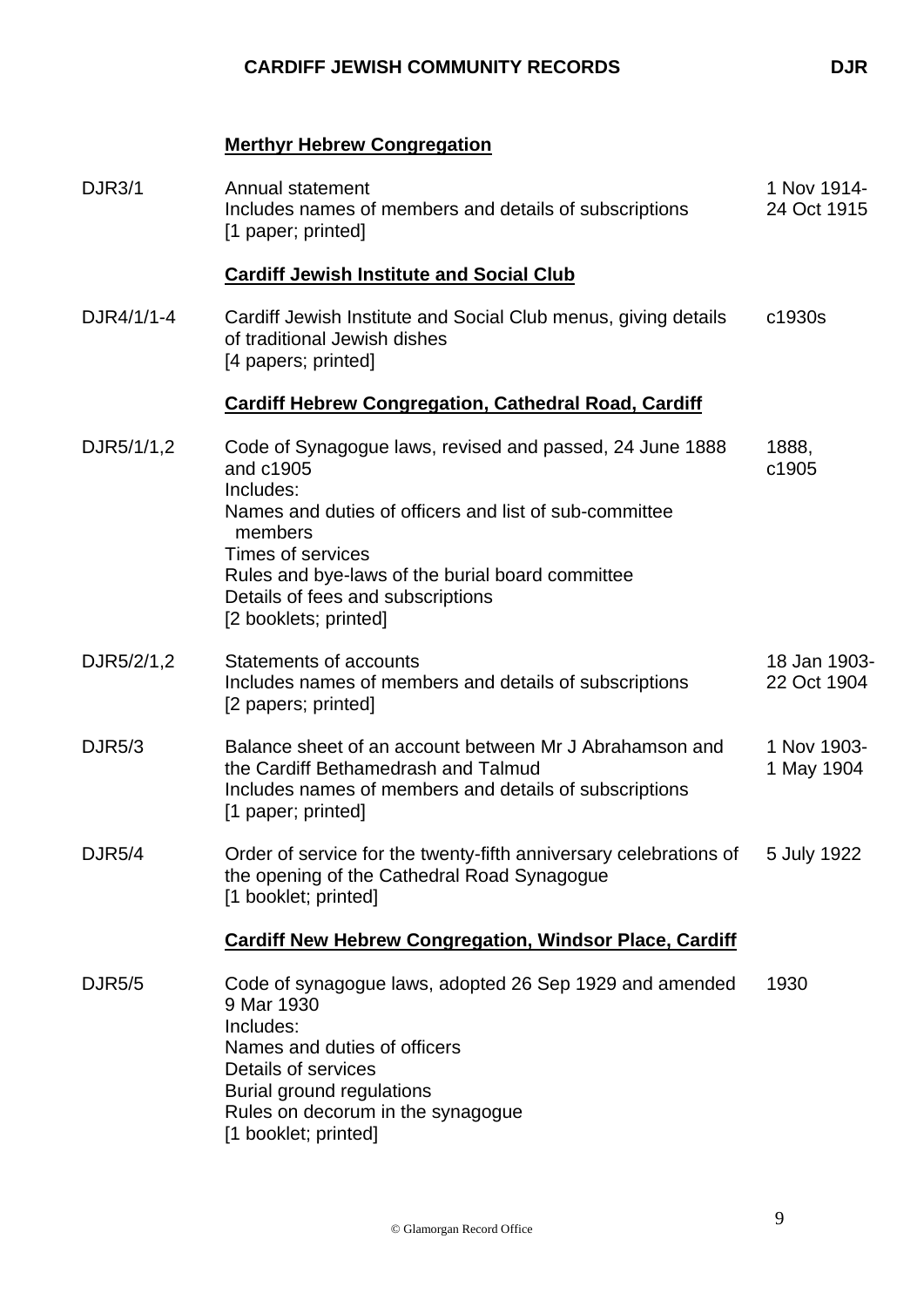# **Cardiff United Synagogue**

|                | The Cardiff United Synagogue was formed in 1942 by the<br>amalgamation of the Cardiff Hebrew Congregation, Cathedral<br>Road, Cardiff and the Cardiff New Hebrew Congregation,<br><b>Windsor Place, Cardiff</b>                |             |
|----------------|--------------------------------------------------------------------------------------------------------------------------------------------------------------------------------------------------------------------------------|-------------|
| DJR5/6/1,2     | Constitution and rules<br>[2 files; typescript; multi-reproduced]                                                                                                                                                              | 17 May 1942 |
| DJR5/6/3-5     | Constitution and rules, incorporating amendments and<br>additions<br>[3 files; typescript; multi-reproduced]                                                                                                                   | 1949-1982   |
| <b>DJR5/7</b>  | Annual report<br>Includes:<br>List of members<br>Details of subscriptions<br>Statement of accounts<br>[1 booklet; printed]                                                                                                     | 1944        |
| <b>DJR5/8</b>  | Programme for the dedication of an ambulance for Israel, in<br>memory of the parents and sister of Mrs Sophie Barnett, at<br>Cathedral Road Synagogue, Cardiff<br>Includes a photograph of the ambulance<br>[1 card; printed]  | 7 Apr 1957  |
|                | <b>Cardiff, East Terrace Synagogue</b>                                                                                                                                                                                         |             |
|                | The synagogue in East Terrace, Cardiff was superseded as<br>the Cardiff Hebrew Congregation's place of worship by the<br>opening of the Cathedral Road Synagogue in 1897. In 1949<br>the building was being used as a factory. |             |
| DJR5/9         | Jewish Chronicle report and photograph of the former East<br>Terrace Synagogue, Cardiff<br>[1 paper; printed]                                                                                                                  | 29 Apr 1949 |
|                | <b>Board of Deputies of British Jews' circulars on ritual</b><br>slaughter                                                                                                                                                     |             |
| DJR5/10        | Shechita. The Jewish Method of Slaying Animals for Food,<br>by Elsley Zeitlyn<br>[1 booklet; printed]                                                                                                                          | 1950        |
| <b>DJR5/11</b> | The Jewish Method of Slaughter is Humane. What Two<br><b>Experts Say</b><br>[1 paper; printed]                                                                                                                                 | 1955        |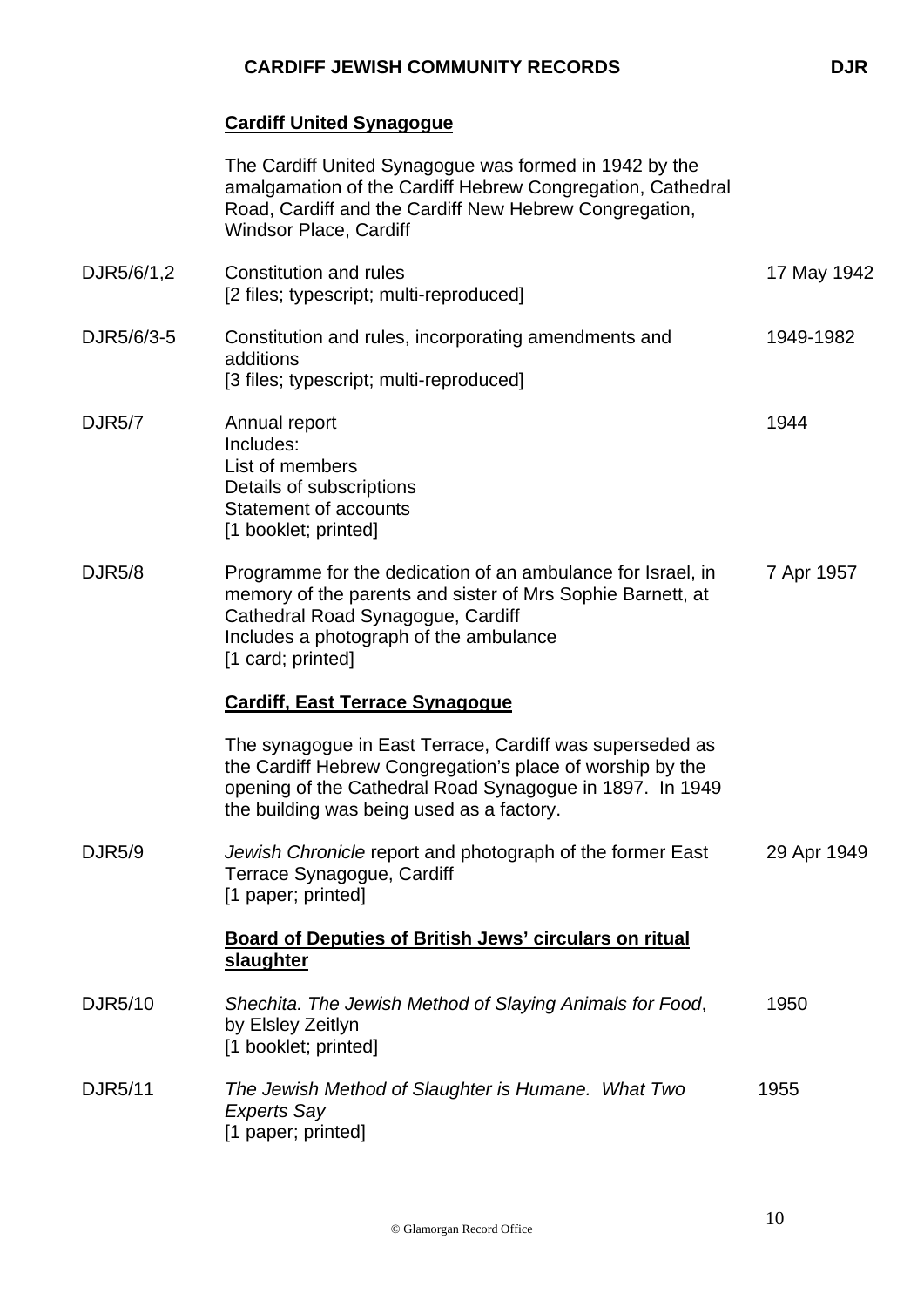### **The Reverend Harris Hamburg of Cardiff**

*[for photographs of the Reverend Harris Hamburg see DJR5/20, 21]* 

| DJR5/12/1-5    | Letters of testimonial written by the following medical<br>practitioners commending the Reverend Harris Hamburg as a<br>circumciser:                                                                                                                                                                                                               | 1904-1917   |
|----------------|----------------------------------------------------------------------------------------------------------------------------------------------------------------------------------------------------------------------------------------------------------------------------------------------------------------------------------------------------|-------------|
|                | John McComb of 27 Clan Street, Cardiff, 24 Oct 1904<br>WC Hinde of Treherbert, surgeon to Fernhill and Blaen Cwm<br>collieries, 22 Aug 1906<br>Robert J Smith of 32 Corporation Street, Cardiff, 26 Jun 1907<br>Thomas Richards of Belvedere, 57 Ninian Park, Cardiff, 11                                                                          |             |
|                | Jun 1912<br>W Hesketh Evans, 59 Cowbridge Road, Cardiff, 19 Jun 1917<br>[5 papers]                                                                                                                                                                                                                                                                 |             |
| <b>DJR5/13</b> | Letter of condolence written by Harold Kitchener of London to<br>Louis Hamburg on the death of his father, the Reverend Harris<br>Hamburg<br>[2 papers]                                                                                                                                                                                            | 14 Mar 1941 |
|                | <b>Cathedral Road Synagogue, Cardiff</b>                                                                                                                                                                                                                                                                                                           |             |
| <b>DJR5/14</b> | Order of service for the reconsecration of the Cathedral Road<br>Synagogue, Cardiff<br>[1 booklet; printed]                                                                                                                                                                                                                                        | 8 Sep 1912  |
| <b>DJR5/15</b> | Order of service for the sixtieth anniversary of the opening of<br>Cathedral Road Synagogue, Cardiff<br>[1 booklet; printed]                                                                                                                                                                                                                       | 17 Dec 1957 |
| <b>DJR5/16</b> | Commemorative booklet to celebrate the sixtieth anniversary<br>of the opening of Cathedral Road Synagogue, Cardiff<br>Includes a brief history of Cardiff's Jewish Community and<br>photographs of guests and details of speeches given at the<br>commemorative civic service on 17 Dec 1957 and banquet on<br>18 Dec 1957<br>[1 booklet; printed] | Dec 1957    |
|                | <b>Penylan Synagogue, Cardiff</b>                                                                                                                                                                                                                                                                                                                  |             |
| <b>DJR5/17</b> | Order of service for the laying of the foundation stone of the<br>Cyncoed Synagogue (Penylan), Cardiff<br>[1 booklet; printed. Also 1 duplicate]                                                                                                                                                                                                   | 2 Nov 1952  |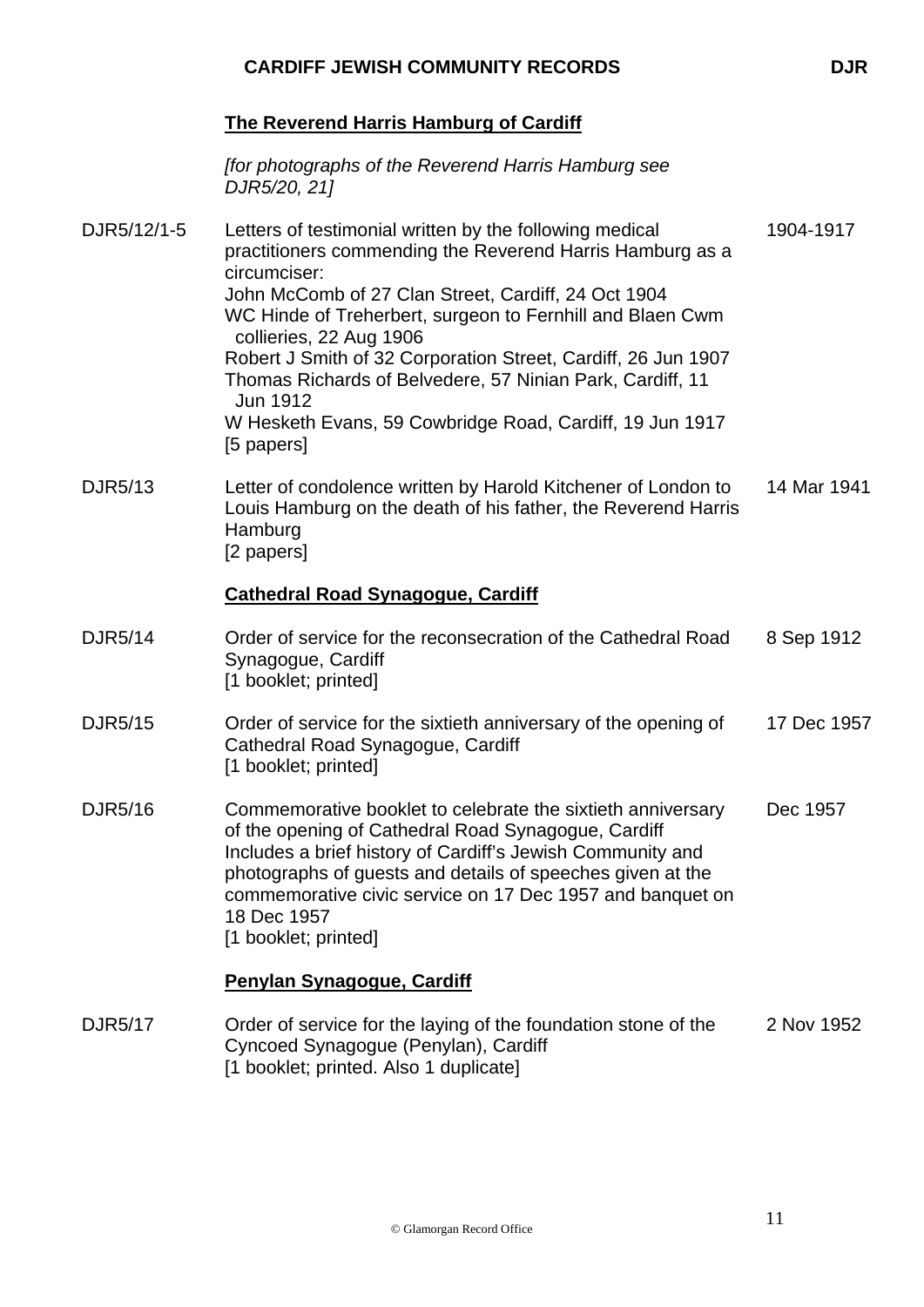|                | <b>CARDIFF JEWISH COMMUNITY RECORDS</b>                                                                                                                                                                                                                      | <b>DJR</b>                 |
|----------------|--------------------------------------------------------------------------------------------------------------------------------------------------------------------------------------------------------------------------------------------------------------|----------------------------|
| <b>DJR5/18</b> | Souvenir booklet commemorating the consecration of the<br>Penylan Synagogue<br>Includes a photograph of the synagogue<br>[1 booklet; printed; in Hebrew. Also 1 duplicate]                                                                                   | 9 Jan 1955                 |
|                | <b>Cardiff United Synagogue building fund</b>                                                                                                                                                                                                                |                            |
| DJR5/19        | Cardiff United Synagogue building fund income and<br>expenditure account, and balance sheet<br>[2 papers]                                                                                                                                                    | 1 Feb 1954-<br>30 Apr 1955 |
|                | Photographs                                                                                                                                                                                                                                                  |                            |
|                | The photographs belonged to the Hamburg family of Cardiff<br>and show relatives, friends and Jewish community members<br>and clergy                                                                                                                          |                            |
| DJR5/20/1,2    | The Reverend Harris Hamburg<br>[2 photographs. Also 3 duplicates]                                                                                                                                                                                            | no date<br>c1907&<br>c1915 |
| DJR5/21        | Members and clergy of Cardiff's Jewish community                                                                                                                                                                                                             | no date<br>c1920           |
|                | Identified: Abe Schwartz, JE Rivlin, the Reverend Harris<br>Jerevitch, the Reverend Gershon Grey, MJ Cohen, the Rabbi<br>of Newport (name unknown), the Reverend Harris Hamburg,<br>Alter Rivlin, Rabbi Grunitz<br>Photographer: S Edelman<br>[1 photograph] |                            |
| DJR5/22        | Chief Rabbi Israel Brodie at Cardiff railway station<br>[1 photograph]                                                                                                                                                                                       | 1 Sep 1948                 |
| DJR5/23        | Chief Rabbi Israel Brodie at Cardiff Station, with the Reverend<br>A Zucker, Rabbi B Rogosnitzky, Henry Silver, [?] Levy and<br><b>Jack Silver</b><br>[1 photograph]                                                                                         | 1 Sep 1948                 |
| DJR5/24        | Chief Rabbi Brodie (at the Angel Hotel?), with the Lord Mayor<br>of Cardiff, Alderman GR Robinson and the Lady Mayoress                                                                                                                                      | 1 Sep 1948                 |
|                | Others identified: Rabbi B Rogosnitzky, the Reverend Zucker,<br>Henry Silver and Jack Silver<br>[1 photograph]                                                                                                                                               |                            |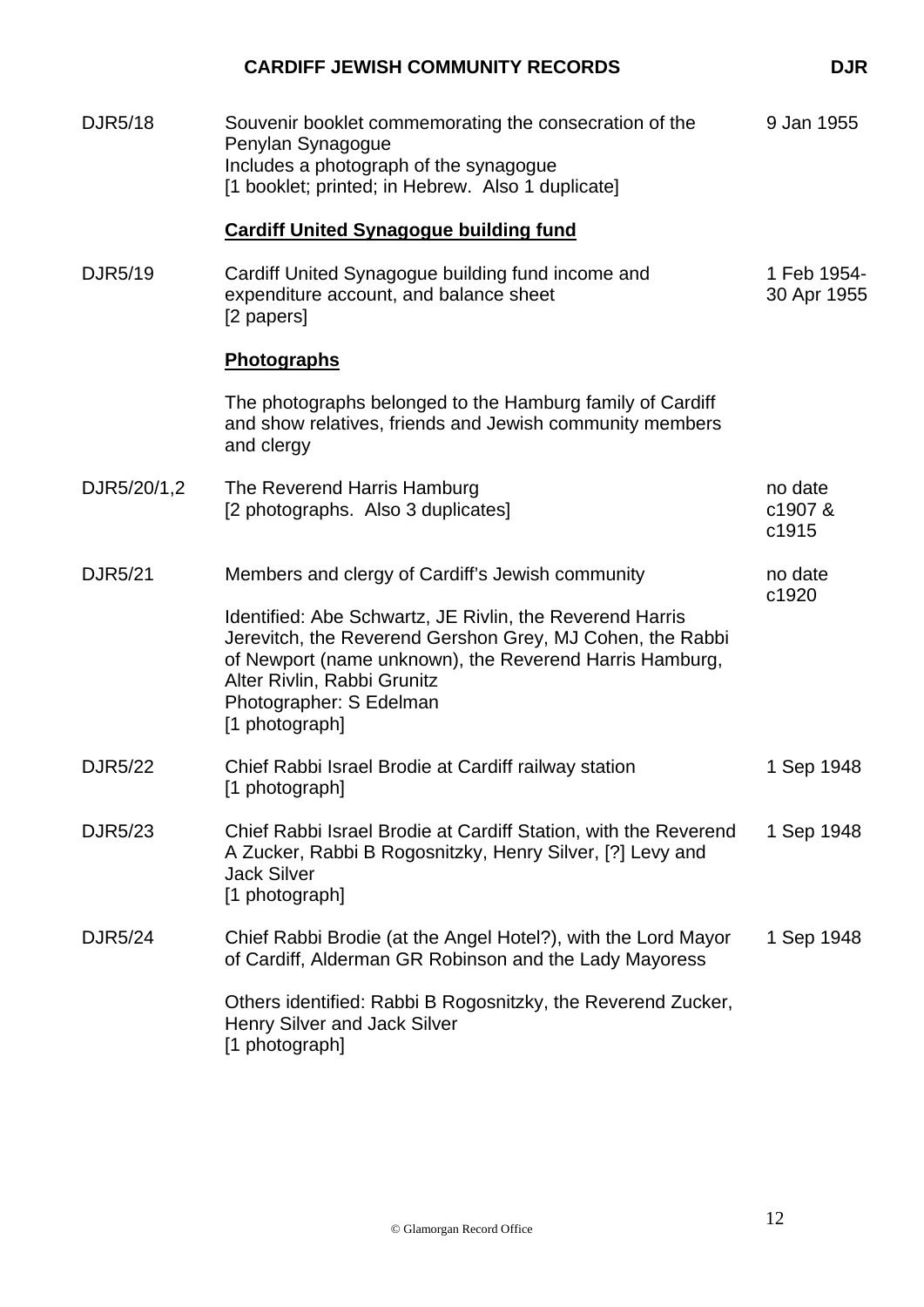| DJR5/25/1,2    | Louis Hamburg<br>[Louis Hamburg was the son of the Reverend Harris Hamburg<br>and was warden of Cathedral Road Synagogue, Cardiff for<br>many years]<br>[2 photographs. Also 1 duplicate]                                                                                                                                   | 12 Aug 1949     |
|----------------|-----------------------------------------------------------------------------------------------------------------------------------------------------------------------------------------------------------------------------------------------------------------------------------------------------------------------------|-----------------|
| DJR5/26        | Louis Hamburg at Bournemouth<br>[1 photograph. Also 1 duplicate]                                                                                                                                                                                                                                                            | Oct 1957        |
| <b>DJR5/27</b> | Louis Hamburg at York (with his nephews?)<br>[1 photograph]                                                                                                                                                                                                                                                                 | <b>Jul 1957</b> |
| DJR5/28/1,2    | Louis Hamburg, Rabbi B Rogosnitzky, his wife and son, and<br>Henry Polloway, toastmaster, at an official function.<br>Others unidentified<br>[2 photographs]                                                                                                                                                                | Dec 1957        |
| DJR5/29/1,2    | Louis Hamburg outside Cathedral Road Synagogue, Cardiff<br>[2 photographs]                                                                                                                                                                                                                                                  | Oct 1962        |
| <b>DJR5/30</b> | Louis Hamburg inside Cathedral Road Synagogue, Cardiff<br>(the photograph was taken looking towards the ark, but is out<br>of focus and blurred)<br>[1 photograph]                                                                                                                                                          | Oct 1962        |
| DJR5/31        | Cardiff Jewish community members and clergy<br>Identified: Rabbi B Rogosnitzky and son<br>[1 photograph]                                                                                                                                                                                                                    | 6 Jan 1952      |
| <b>DJR5/32</b> | Cardiff Jewish community members<br>Identified: [?] Goldberg, Louis Hamburg, Jack Silver, Abe<br>Hauser, N Cohen, Henry Silver, Weinglass [?], M Bernstein,<br>Hymey Stone, Joe Gabba, Cyril Rivlin, Seftan (Shoppy)<br>Cohen, Joe Danovitch, Mottel Samuel, Major Bernard M<br>Schwartz, Harold Freedman<br>[1 photograph] | 1957            |
| DJR5/33        | Ben Fine of Cardiff, in army uniform<br>[1 photograph]                                                                                                                                                                                                                                                                      | c1940           |
| DJR5/34        | Ben and Angela Fine at their wedding in Cardiff<br>[1 photograph]                                                                                                                                                                                                                                                           | c1945           |
| DJR5/35        | Dave Wolfstein and wife at their wedding<br>(Dave Wolfstein was a drummer in a big band)<br>[1 photograph]                                                                                                                                                                                                                  | c1940s          |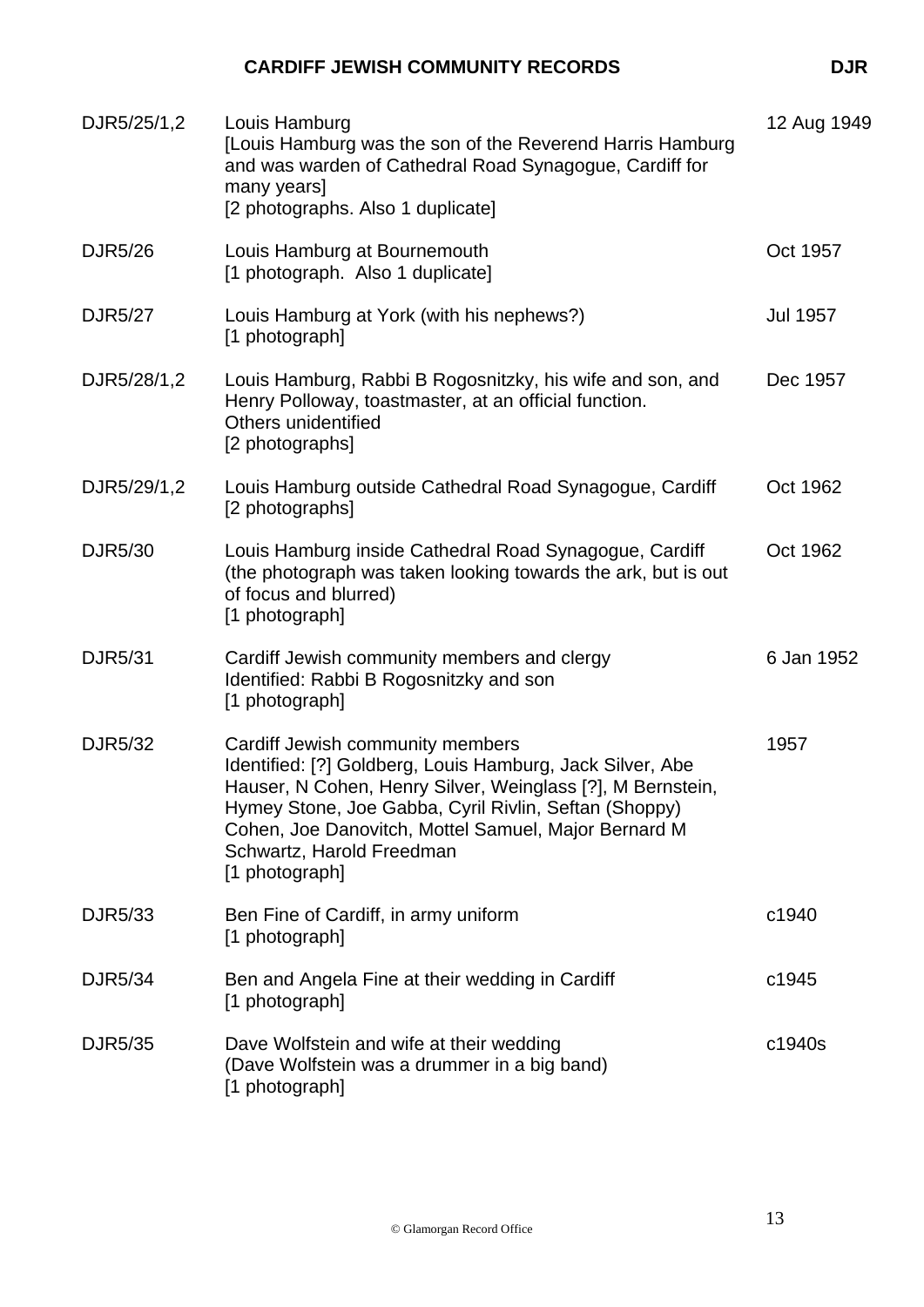| <b>DJR5/36</b> | Bernard Schanefield, son of schochet/minister at Windsor<br>Place Synagogue<br>[1 photograph] | c1940s          |
|----------------|-----------------------------------------------------------------------------------------------|-----------------|
| <b>DJR5/37</b> | 'Miss Samuels', photographed in Cardiff<br>[1 photograph]                                     | c1950s          |
| <b>DJR5/38</b> | Miriam and Joe Ruben at their wedding, Bangor, North Wales<br>[1 photograph]                  | c1910           |
| DJR5/39/1-11   | Ellenborgen family of Liverpool<br>[11 photographs. Also 1 duplicate]                         | c1920-1952      |
| <b>DJR5/40</b> | 'Miss Cohen' photographed in Glasgow<br>[1 photograph]                                        | c1951           |
| <b>DJR5/41</b> | Ernest Martin of Chicago photographed at Cardiff Castle<br>[1 photograph]                     | Oct 1962        |
| DJR5/42-92     | Unidentified photographs<br>[51 photographs. Also 4 duplicates]                               | c1900-<br>1950s |
| DJR5/93        | <b>Postcard of Tel-Aviv</b><br>[1 postcard]                                                   | c1940s          |
|                | <b>Hull Board of Shechita</b>                                                                 |                 |
| DJR5/94        | Hull Board of Shechita, revised conditions to be observed by<br>suppliers of meat and poultry | May 1956        |

[1 booklet; printed]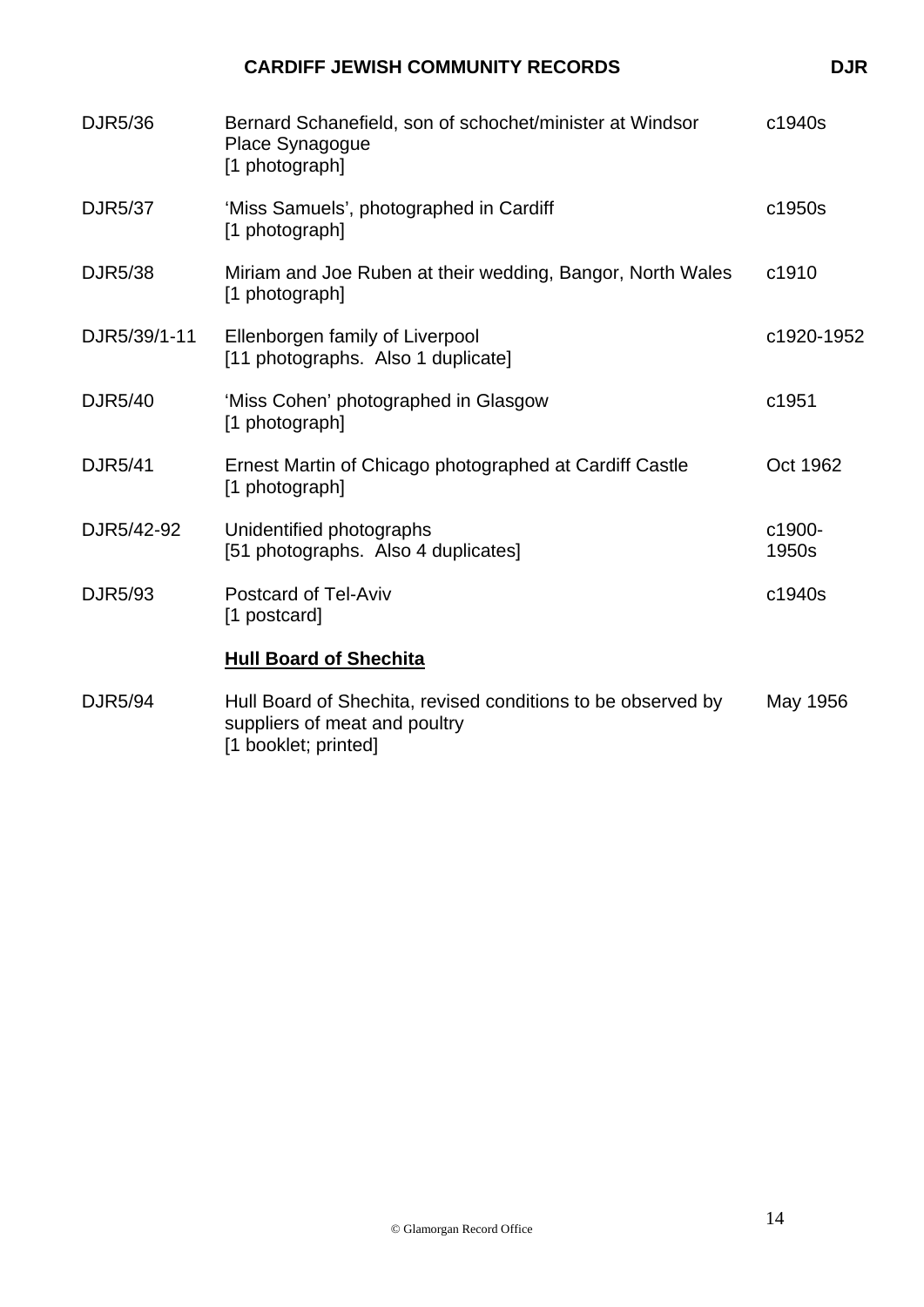### **Cardiff United Synagogue**

The Cardiff United Synagogue was formed in 1942 by the amalgamation of the Cardiff Hebrew Congregation in Cathedral Road and the Cardiff New Hebrew Congregation in Windsor Place. In 1955 a new synagogue at Penylan was consecrated and the building in Windsor Place closed. In the late 1980's a decision was taken that the Cathedral Road Synagogue should close and a final service was held there on 30 December 1988. Subsequently the building has been sold.

The series of records is incomplete as a large proportion of United Synagogue material was lost as a result of the 1979 floods which damaged the synagogue in Cathedral Road.

**DJR6 - RESTRICTED ACCESS.** For access to documents less than 30 years old, permission from the depositor must be obtained through the Record Office.

#### **Minute books**

| DJR6/1/1     | Minute book<br>[1 volume]                                                                                                   | 1941-1945                                        |
|--------------|-----------------------------------------------------------------------------------------------------------------------------|--------------------------------------------------|
| DJR6/1/2     | Minute book<br>[1 volume]                                                                                                   | 1950-1957                                        |
| DJR6/1/3     | Minute book<br>[1 volume]                                                                                                   | 1976-1981                                        |
|              | <b>Agendas</b>                                                                                                              |                                                  |
| DJR6/2/1-120 | Agendas and notices of committee meetings<br>$[120$ papers]                                                                 | Dec 1978-<br>Dec 1981                            |
|              | <b>Annual reports</b>                                                                                                       |                                                  |
| DJR6/3/1-20  | Annual reports<br>Including: balance sheets and list of members' subscriptions<br>[17 booklets; printed. Also 3 duplicates] | 1961-1963<br>1966-1968<br>1971-1978<br>1980-1982 |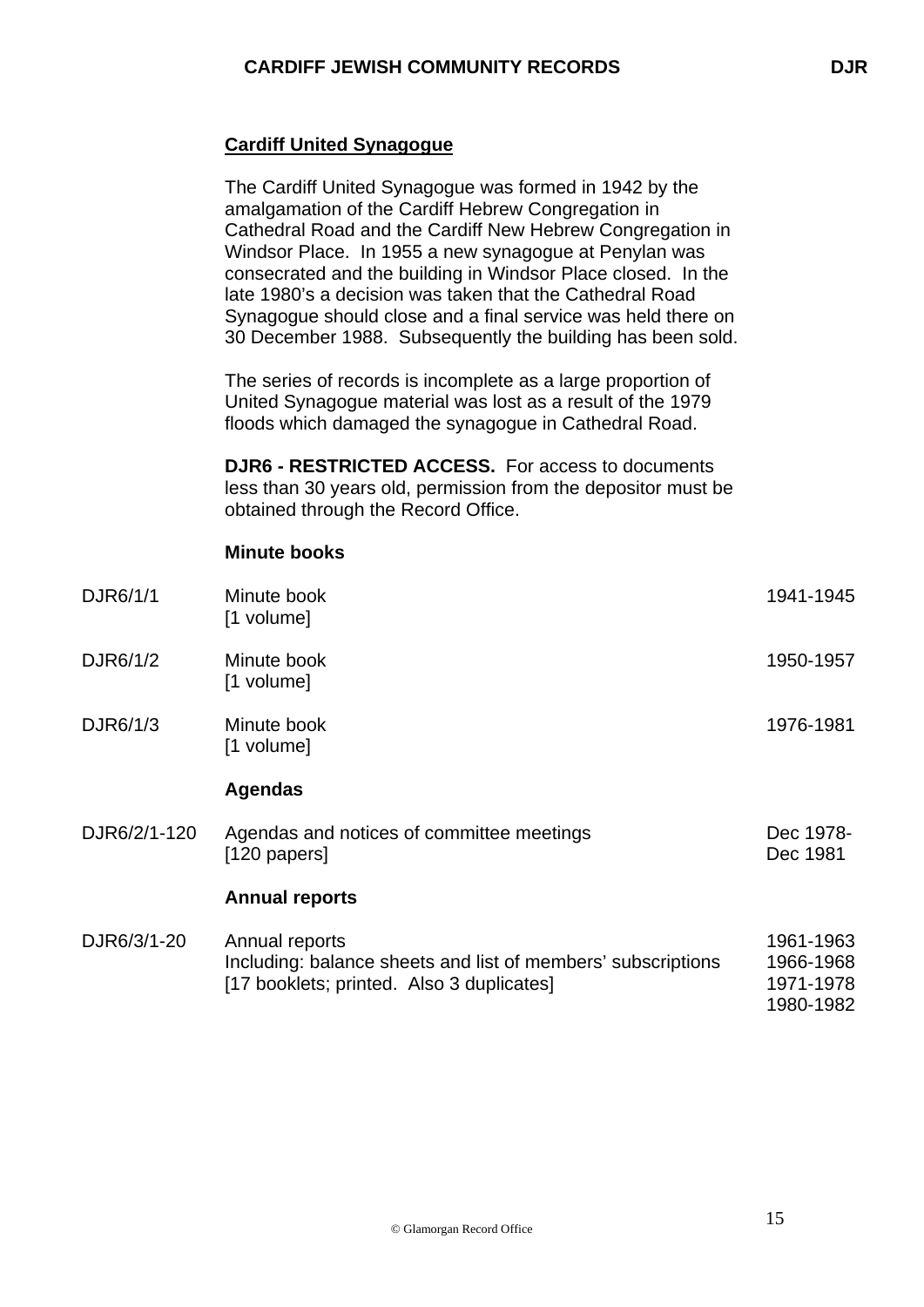### **Circulars**

| DJR6/4/1-11 | Miscellaneous circulars relating to:<br>Synagogue services<br><b>Instructions for Passover</b><br>Employment of new clergy<br><b>Emergency procedures</b><br>Subscription rates<br>Registered mohelims<br>[6 papers, 5 files]                                                                               | 1971-1978 |
|-------------|-------------------------------------------------------------------------------------------------------------------------------------------------------------------------------------------------------------------------------------------------------------------------------------------------------------|-----------|
|             | [Circulars can also be found amongst the correspondence files<br>listed below]                                                                                                                                                                                                                              |           |
|             | Correspondence                                                                                                                                                                                                                                                                                              |           |
|             | Files relating to the following subjects:                                                                                                                                                                                                                                                                   |           |
|             | <b>General correspondence</b>                                                                                                                                                                                                                                                                               |           |
|             | Correspondence received by the Cardiff United Synagogue<br>with copies of replies, arranged alphabetically by surname of<br>correspondent. Files G-Q and T-Z are missing from the series.                                                                                                                   |           |
| DJR6/5/1-16 | A<br>Including correspondence relating to the Aberfan Disaster<br>Fund, 1966<br>[7 papers, 9 files]                                                                                                                                                                                                         | 1966-1974 |
| DJR6/6/1-33 | B<br>[20 papers, 11 files, 2 cards]                                                                                                                                                                                                                                                                         | 1971-1974 |
| DJR6/7/1-94 | C<br>Including copies of the constitution and rules of the Cardiff<br>United Synagogue, adopted 17 May 1942 [DJR6/7/71,72]<br>[47 papers, 47 files]                                                                                                                                                         | 1968-1974 |
| DJR6/8/1-13 | D<br>Including:<br>Prospectus for Delamere Forest School for delicate Jewish<br>children in Cheshire, 1971-1972.<br>A letter from the President of the Cardiff Hebrew Congregation<br>to MA Lorie of Pentre thanking him for officiating at a service in<br>1869<br>[1 booklet; printed, 6 papers, 6 files] | 1971-1974 |
| DJR6/9/1-14 | Е<br>[9 papers, 5 files]                                                                                                                                                                                                                                                                                    | 1971-1974 |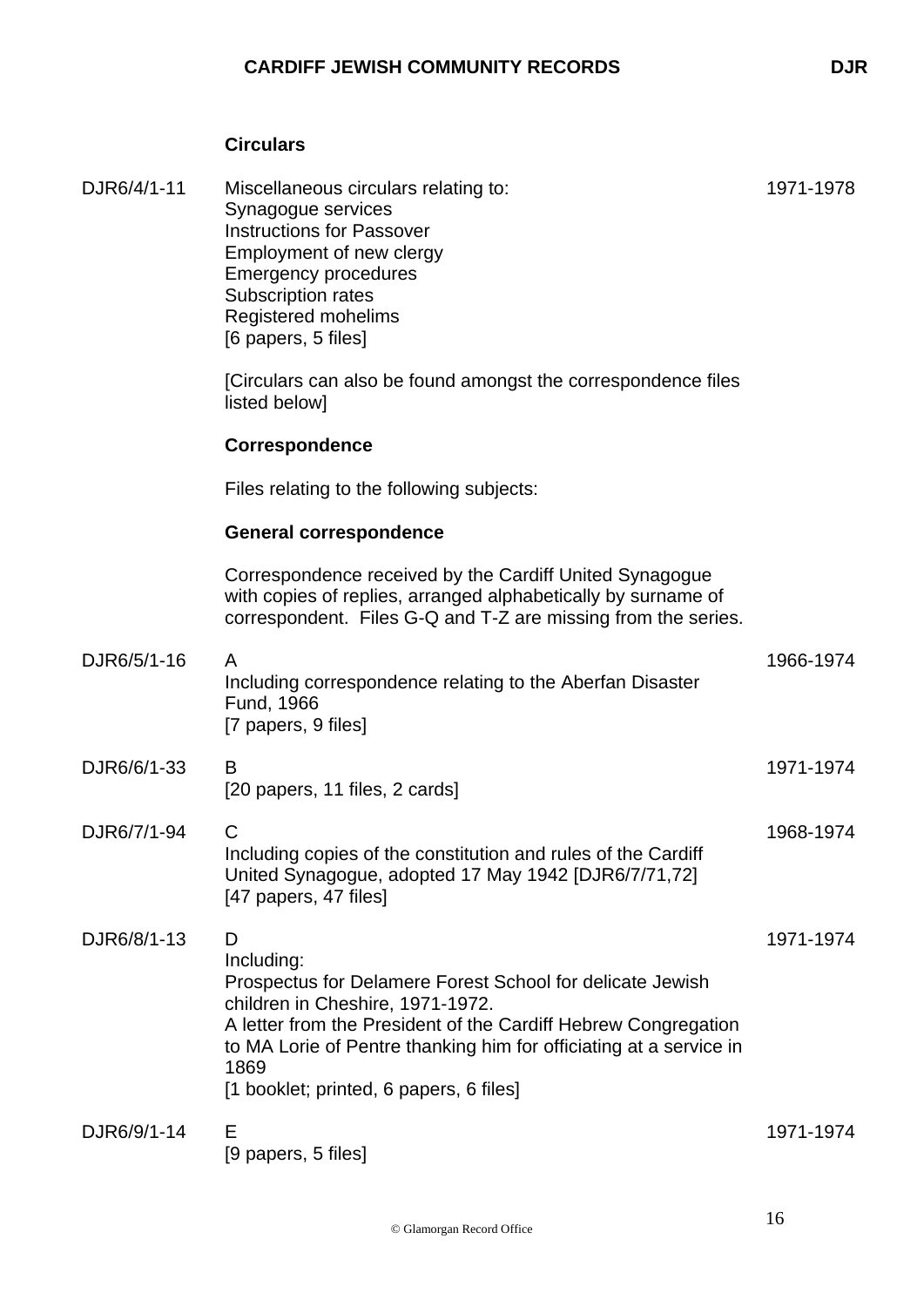| DJR6/10/1-60 | F<br>[31 papers, 28 files, 1 card]                                                                                                                              | 1971-1974 |
|--------------|-----------------------------------------------------------------------------------------------------------------------------------------------------------------|-----------|
| DJR6/11/1-19 | R<br>[8 papers, 11 files]                                                                                                                                       | 1974-1978 |
| DJR6/12/1-52 | S<br>[30 papers, 22 files]                                                                                                                                      | 1974-1977 |
|              | <b>Financial</b>                                                                                                                                                |           |
| DJR6/13/1-4  | Correspondence relating to metered water and electricity<br>supplies at Penylan Synagogue<br>[1 paper, 3 files]                                                 | 1969-1970 |
| DJR6/14/1,2  | Correspondence relating to the Bernard Schwartz scheme of<br>synagogue seat rentals adopted by the Cardiff United<br>Synagogue in January 1976<br>[2 files]     | c1976     |
| DJR6/15/1-83 | Correspondence with KKL Executor & Trustee Company<br>Limited of London relating to Cardiff United Synagogue<br>charitable trust funds<br>[61 papers, 22 files] | 1979-1981 |
| DJR6/16/1-55 | Correspondence relating to the sale of advertising space in the<br>Cardiff United Synagogue annual report<br>[49 papers, 6 files]                               | 1980      |
| DJR6/17/1-22 | Correspondence relating to payments made from the Cardiff<br>United Synagogue flood account                                                                     | 1980-1981 |
|              | The account was set up following the severe flooding in Cardiff<br>in 1979 which caused damage to the Cathedral Road<br>Synagogue<br>[21 papers, 1 file]        |           |
|              | <b>Building committee</b>                                                                                                                                       |           |
| DJR6/18/1-55 | Correspondence relating to repairs to synagogue buildings and<br>insurance claims<br>[34 papers, 20 files, 1 booklet]                                           | 1974-1983 |
| DJR6/19/1-5  | Correspondence relating to an energy survey carried out at                                                                                                      | 1980-1981 |

Penylan Synagogue [2 papers, 3 files]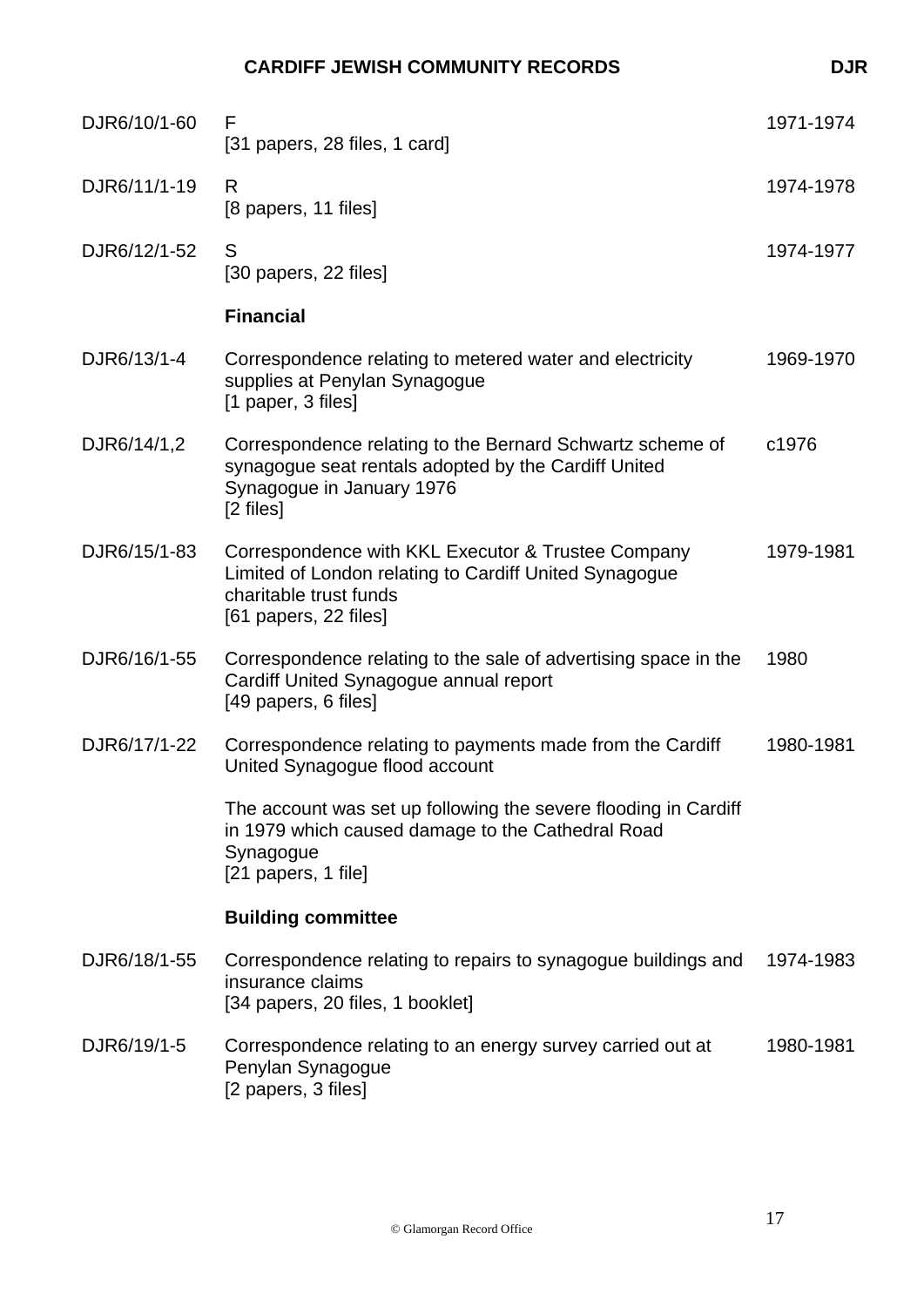|              | <b>CARDIFF JEWISH COMMUNITY RECORDS</b>                                                                                                                                                                                                                                          | <b>DJR</b>                  |
|--------------|----------------------------------------------------------------------------------------------------------------------------------------------------------------------------------------------------------------------------------------------------------------------------------|-----------------------------|
| DJR6/20/1-10 | Correspondence relating to a roof survey carried out at<br><b>Cathedral Road Synagogue</b><br>[6 papers, 4 files]                                                                                                                                                                | 1980-1981                   |
|              | <b>Education committee</b>                                                                                                                                                                                                                                                       |                             |
| DJR6/21/1-86 | Education committee correspondence<br>Including:<br>Material on the Penylan religion classes<br>The Jewish Schools' Torah Council reports on Torah<br>instruction in Great Britain<br>Circulars promoting Jewish educational books<br>[61 papers, 17 files, 8 booklets; printed] | 1966-1974                   |
|              | <b>Finance committee</b>                                                                                                                                                                                                                                                         |                             |
| DJR6/22/1-8  | Finance committee correspondence<br>[3 papers, 5 files]                                                                                                                                                                                                                          | Mar 1960,<br>Feb-Jul 1970   |
|              | <b>Statistical committee</b>                                                                                                                                                                                                                                                     |                             |
| DJR6/23/1-7  | Statistical committee reports giving figures for Jewish<br>registration of births, marriages and deaths in Cardiff<br>[1 paper, 6 files]                                                                                                                                         | 1968,<br>1969,<br>1973-1976 |
|              | <b>Shechita Board (ritual slaughter committee)</b>                                                                                                                                                                                                                               |                             |
| DJR6/24/1-20 | Shechita Board correspondence<br>[19 papers, 1 file]                                                                                                                                                                                                                             | 1963-1968                   |
| DJR6/25/1-88 | Shechita Board correspondence<br>[68 papers, 20 files]                                                                                                                                                                                                                           | 1966-1970                   |
| DJR6/26/1-91 | Shechita Board correspondence<br>[78 papers, 13 files]                                                                                                                                                                                                                           | 1967-1981                   |
| DJR6/27/1-91 | Shechita Board correspondence<br>[77 papers, 13 files, 1 card]                                                                                                                                                                                                                   | 1968-1979                   |
| DJR6/28/1-91 | Shechita Board correspondence<br>[81 papers, 10 files]                                                                                                                                                                                                                           | 1975-1977                   |
| DJR6/29/1-3  | Reports of the Cardiff City Treasurer and Abattoir and Markets<br>Manager on the finances of Cardiff Corporation abattoirs<br>[1 paper, 2 files]                                                                                                                                 | 1970                        |
| DJR6/30/1-21 | Receipts for kosher dues from HE Hawken Limited, wholesale<br>butchers of Cardiff<br>[4 papers, 17 files]                                                                                                                                                                        | 1971-1979                   |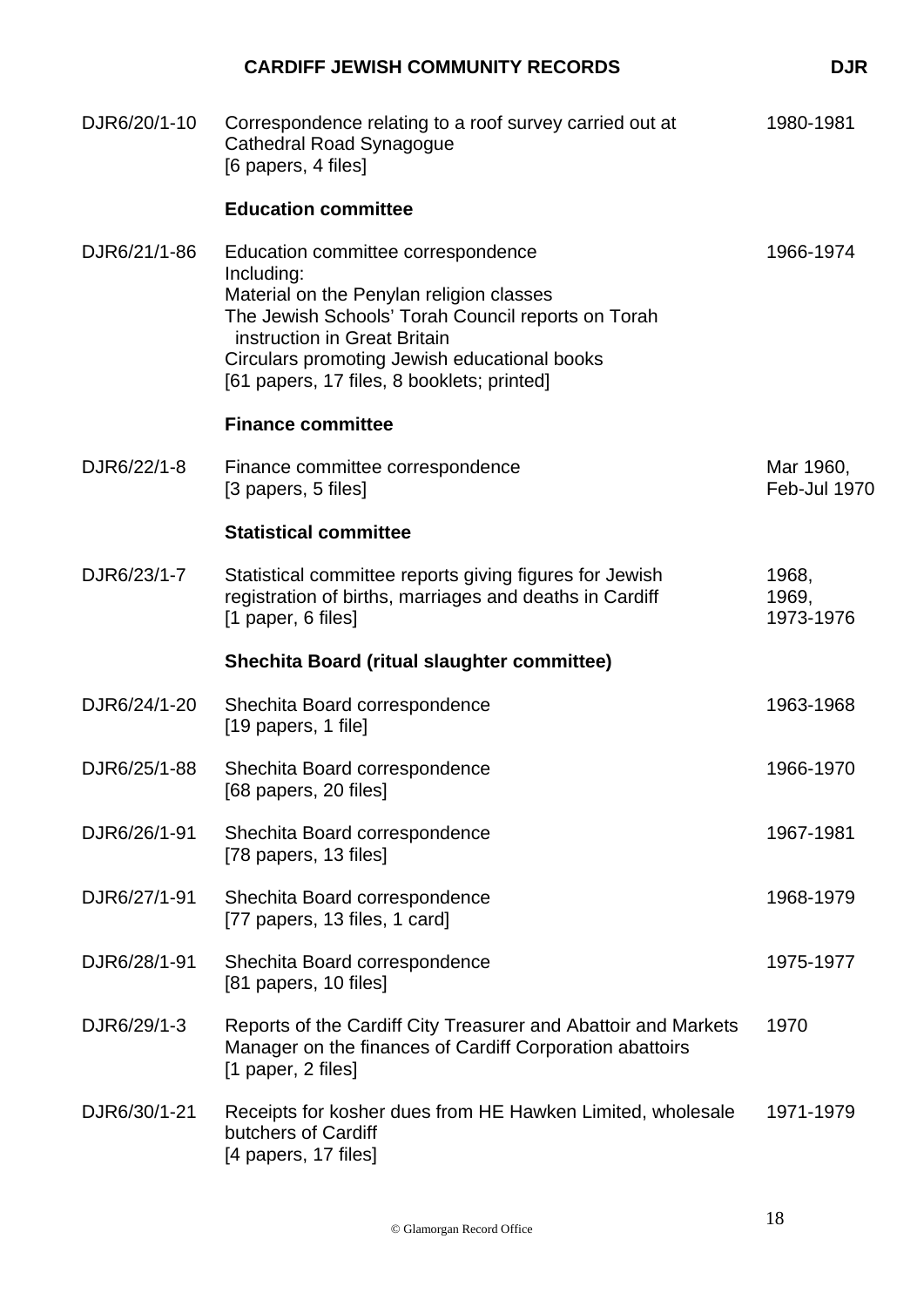|               | <b>CARDIFF JEWISH COMMUNITY RECORDS</b>                                                                                                                                            | <b>DJR</b> |
|---------------|------------------------------------------------------------------------------------------------------------------------------------------------------------------------------------|------------|
| DJR6/31/1-23  | Correspondence relating to JS Poole, wholesale butcher,<br>Cardiff, with receipts for kosher dues<br>[4 papers, 19 files]                                                          | 1975-1981  |
|               | <b>Membership</b>                                                                                                                                                                  |            |
| DJR6/32/1-27  | Applications for membership of the Cardiff United Synagogue<br>and related correspondence<br>[4 papers, 23 files]                                                                  | 1977-1978  |
| DJR6/33/1-114 | Letters of condolence sent by the chairman of the Cardiff<br>United Synagogue executive committee to synagogue<br>members who have been bereaved<br>[94 papers, 16 files, 4 cards] | 1975-1977  |
| DJR6/34/1-52  | Get well messages sent by the chairman of the Cardiff United<br>Synagogue executive committee to synagogue members in<br>hospital<br>[9 papers, 43 files]                          | 1975       |
| DJR6/35/1-130 | Get well messages sent by the chairman of the Cardiff United<br>Synagogue executive committee to synagogue members in<br>hospital<br>[52 papers, 77 files, 1 card]                 | 1977-1981  |
| DJR6/36/1-64  | Get well messages sent by the chairman of the Cardiff United<br>Synagogue executive committee to synagogue members in<br>hospital<br>[39 papers, 24 files, 1 card]                 | 1980-1982  |
|               | DJR6/37/1-110 Correspondence relating to job applications and for securing<br>ministers for Jewish High Festivals<br>[40 papers, 70 files]                                         | 1968-1981  |
| DJR6/38/1-12  | Applications for position of Senior Minister and Headmaster of<br>Cheder<br>[9 papers, 3 files]                                                                                    | 1980       |
|               | <b>Synagogue Officials</b>                                                                                                                                                         |            |
| DJR6/39/1-20  | <b>Rabbi Clive Baddiel</b><br>[14 papers, 5 files, 1 booklet]                                                                                                                      | 1980-1981  |
| DJR6/40/1,2   | Rabbi Lionel Cofnas<br>$[1$ paper, 1 file]                                                                                                                                         | 1981-1982  |
| DJR6/41/1-6   | Rabbi Berel Cohen<br>$[1$ paper, 5 files]                                                                                                                                          | 1967-1980  |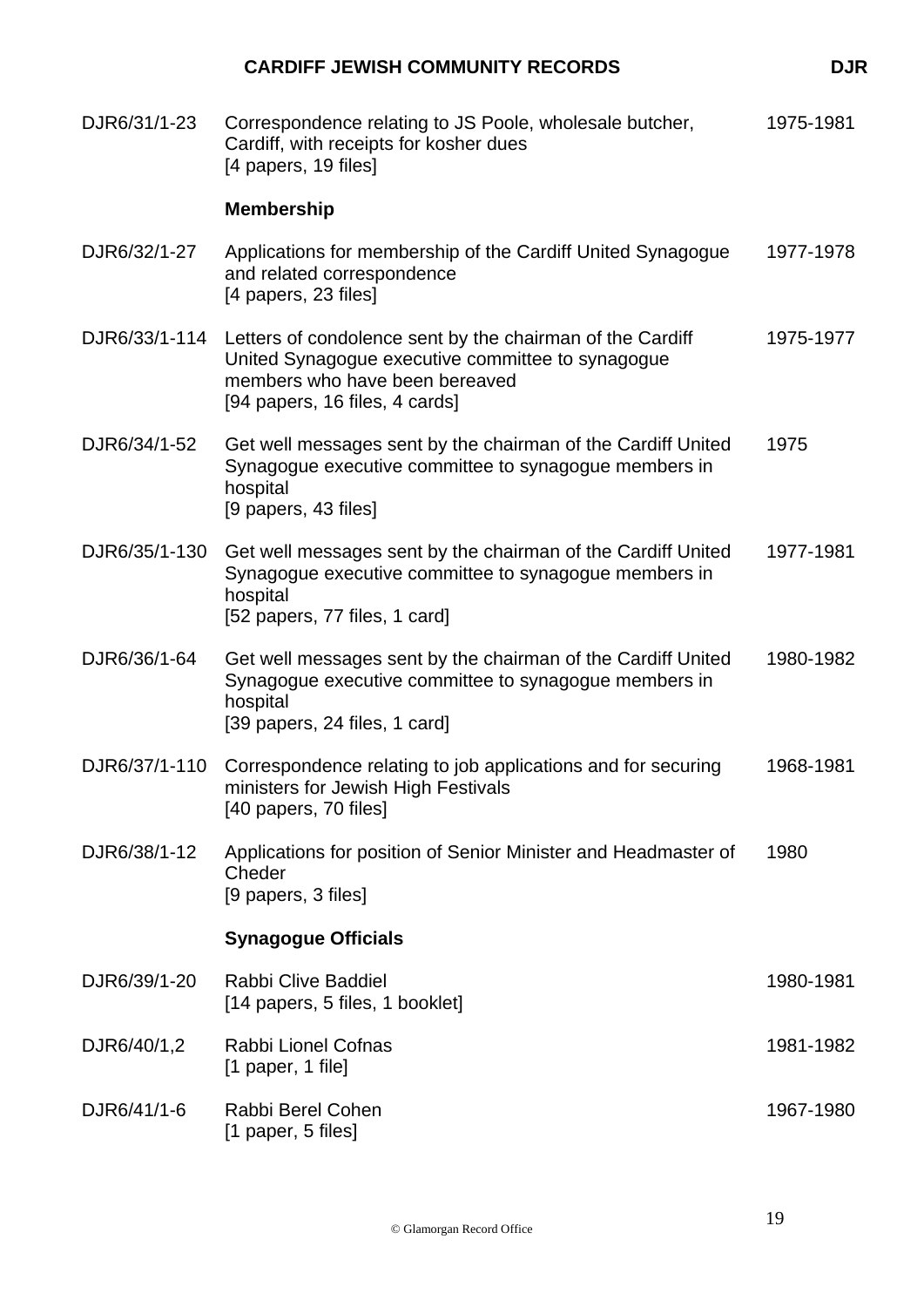|               | <b>CARDIFF JEWISH COMMUNITY RECORDS</b>                                                                                                                                                                                            | <b>DJR</b>        |
|---------------|------------------------------------------------------------------------------------------------------------------------------------------------------------------------------------------------------------------------------------|-------------------|
| DJR6/42/1-6   | Rabbi Dr Ephraim Eliezri<br>[5 papers, 1 file]                                                                                                                                                                                     | 1980              |
| DJR6/43/1-26  | The Reverend Gershon Gray<br>[18 papers, 6 files, 2 booklets]                                                                                                                                                                      | 1962-1975         |
| DJR6/44/1-13  | Memorial service for the Reverend Gershon Gray<br>[11 papers, 2 files]                                                                                                                                                             | 1975              |
| DJR6/45/1-6   | The Reverend Moishe Hanovitch<br>[4 papers, 2 files]                                                                                                                                                                               | 1979-1980         |
| DJR6/46/1-7   | Rabbi EN Kayes<br>[5 papers, 2 files]                                                                                                                                                                                              | 1980              |
| DJR6/47/1-4   | Rabbi Daniel Zinner<br>[2 papers, 2 files]                                                                                                                                                                                         | 1980              |
|               | <b>Penylan Synagogue</b>                                                                                                                                                                                                           |                   |
| DJR6/48/1-102 | Correspondence relating to the Penylan Cheder (religion<br>school)<br>Including:<br>Details of Jewish Schools' Torah Council examination results<br><b>Barmitzvah Test results</b><br>Cheder prize giving<br>[88 papers, 14 files] | 1968-1981         |
| DJR6/49/1-39  | Correspondence relating to the catering facilities in the<br>basement of Penylan Synagogue and in the Sherman<br>Memorial Hall.<br>(The Sherman Memorial Hall adjoins the Penylan Synagogue<br>building)<br>[26 papers, 13 files]  | 1975-1980         |
| DJR6/50/1-29  | Correspondence relating to bookings for functions at the<br><b>Sherman Memorial Hall</b><br>[5 papers, 24 files]                                                                                                                   | Dec 1971-<br>1972 |
| DJR6/51/1-49  | Correspondence relating to bookings for functions at the<br><b>Sherman Memorial Hall</b><br>[22 papers, 27 files]                                                                                                                  | 1978-1979         |
| DJR6/52/1-43  | Correspondence relating to bookings for functions at the<br><b>Sherman Memorial Hall</b><br>[11 papers, 32 files]                                                                                                                  | 1980              |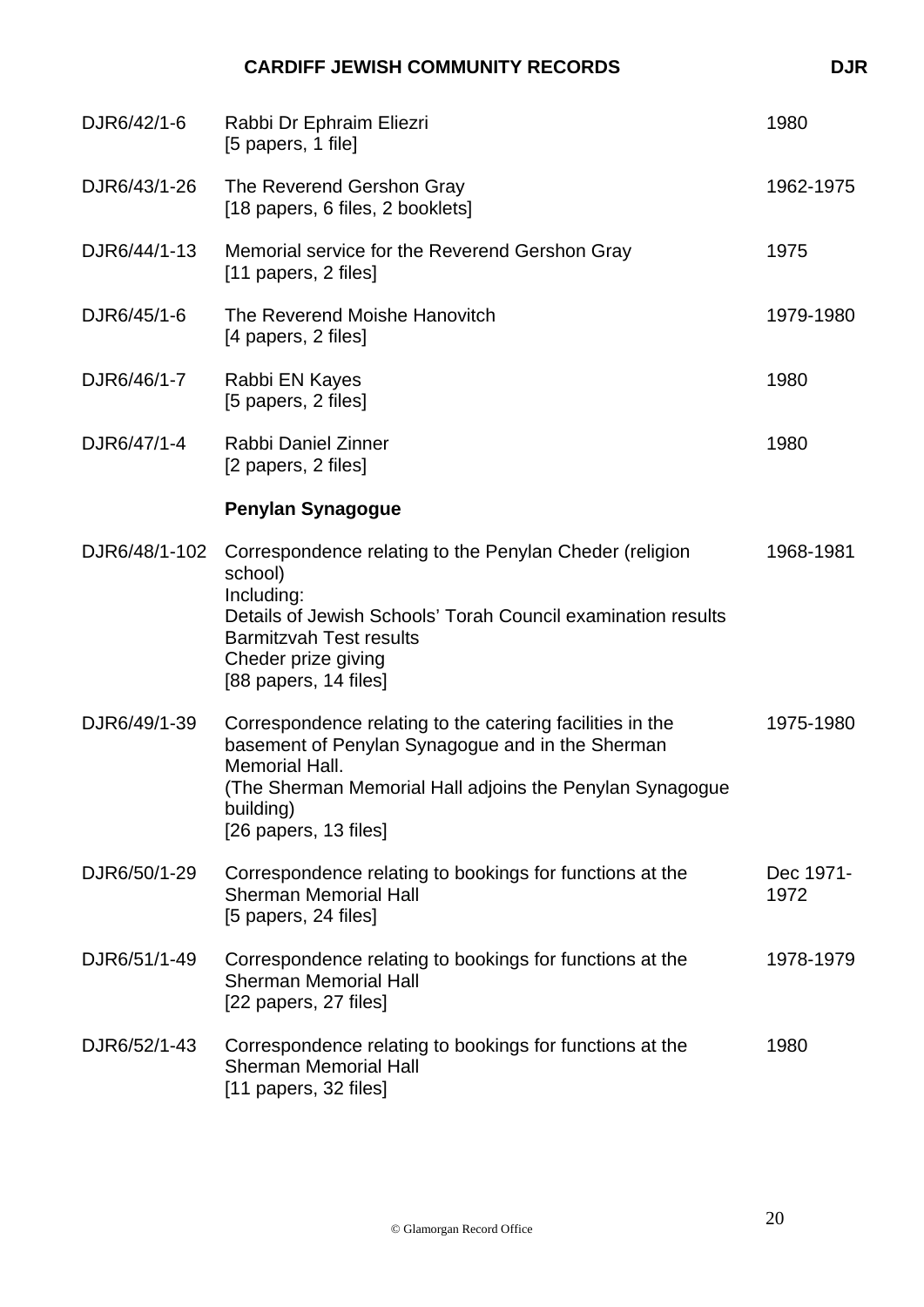|                | <b>CARDIFF JEWISH COMMUNITY RECORDS</b>                                                                                                                                                                                                                                                                        | <b>DJR</b>  |
|----------------|----------------------------------------------------------------------------------------------------------------------------------------------------------------------------------------------------------------------------------------------------------------------------------------------------------------|-------------|
| DJR6/53/1-41   | Correspondence relating to bookings for functions at the<br><b>Sherman Memorial Hall</b><br>[12 papers, 29 files]                                                                                                                                                                                              | 1981        |
|                | <b>Cathedral Road Youth Centre</b>                                                                                                                                                                                                                                                                             |             |
| DJR6/54/1-40   | Correspondence relating to the Cathedral Road Youth Centre<br>and the Cardiff Association of Jewish Youth<br>[17 papers, 23 files]                                                                                                                                                                             | 1968-1977   |
|                | <b>Correspondence with Jewish organisations</b>                                                                                                                                                                                                                                                                |             |
| DJR6/55/1-58   | <b>Chief Rabbinate Council</b><br>[48 papers, 10 files]                                                                                                                                                                                                                                                        | 1964-1969   |
| DJR6/56/1-46   | Board of Deputies of British Jews<br>[30 papers, 16 files]                                                                                                                                                                                                                                                     | 1964-1970   |
| DJR6/57/1-35   | Board of Deputies of British Jews<br>[16 papers, 19 files]                                                                                                                                                                                                                                                     | 1971-1975   |
| DJR6/58/1-18   | <b>Central Council for Jewish Religious Education</b><br>[8 papers, 7 files, 3 booklets]                                                                                                                                                                                                                       | 1969-1975   |
|                | <b>Burial Board records</b>                                                                                                                                                                                                                                                                                    |             |
|                | The records relate to Highfield, the Jewish section of the<br>municipal cemetery at Cathays, Cardiff and to Green Farm<br>Road cemetery, Ely, Cardiff                                                                                                                                                          |             |
| <b>DJR6/59</b> | Index of tombstones at Highfield cemetery.<br>Indexed by section and row giving names and dates of death<br>[1 ring binder]                                                                                                                                                                                    | 1845-1977   |
| <b>DJR6/60</b> | Index of tombstones at Highfield cemetery.<br>Indexed by surname of the deceased person and recording<br>location of the grave and details of renovation work<br>[1 box of index cards]                                                                                                                        | 1960s-1970s |
| <b>DJR6/61</b> | Register of tombstones at Highfield and Green Farm Road<br>cemeteries<br>Including details of payment for new tombstones and for<br>renovation work<br>Enclosed in volume: completed application forms for<br>tombstone renovation work and burial board correspondence,<br>1964-1971<br>[1 volume, 10 papers] | 1957-1971   |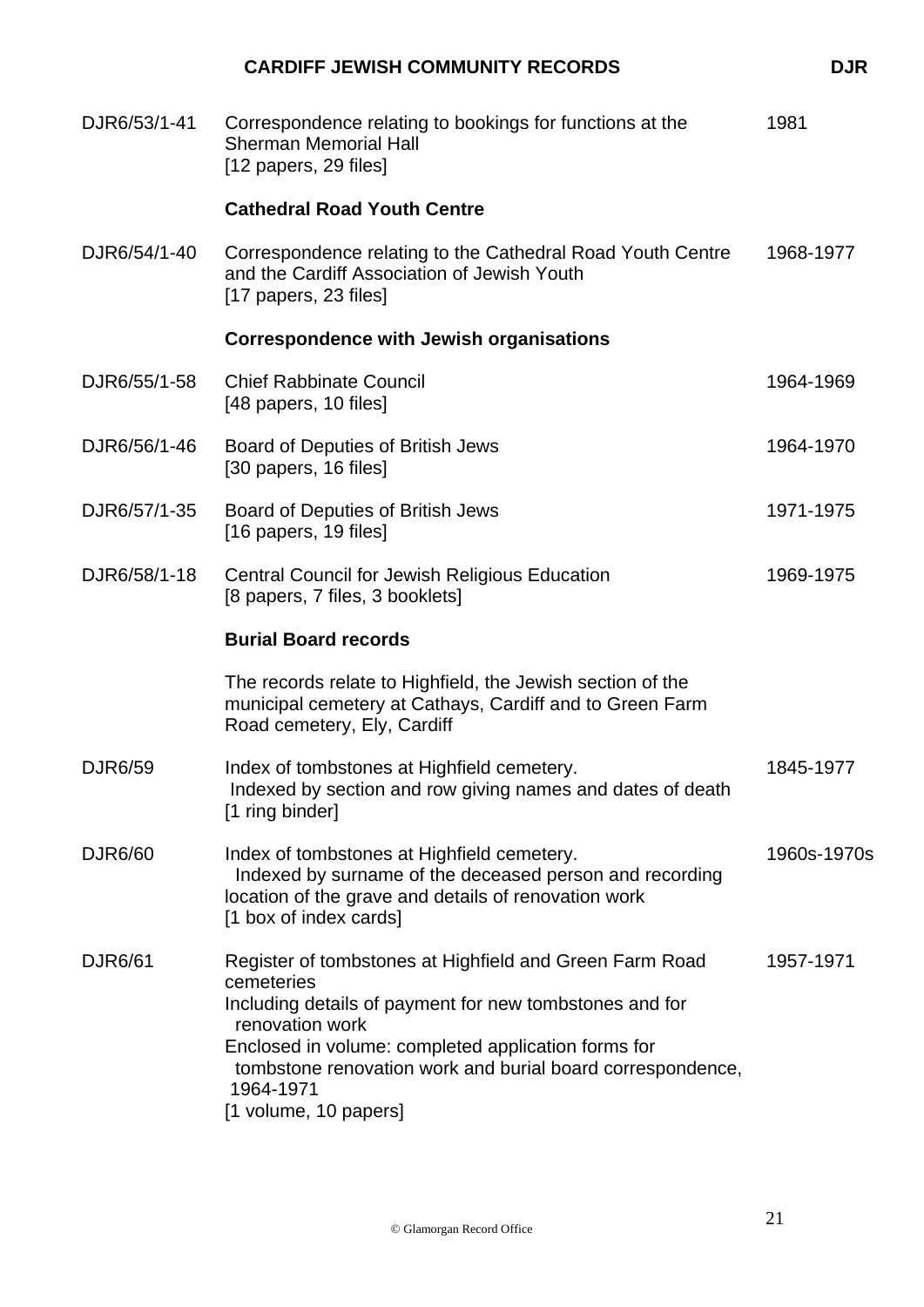| <b>DJR6/62</b> | Certificates of burial, issued under the Births and Deaths<br>Registration Act 1953, giving name of deceased and date of<br>death<br>[1 ring binder]                       | 1971-1979                  |
|----------------|----------------------------------------------------------------------------------------------------------------------------------------------------------------------------|----------------------------|
| DJR6/63/1,2    | List of persons with burial plot reservations at Highfield<br>cemetery<br>Listed alphabetically by surname<br>[1 file, 1 duplicate]                                        | 1945-1976                  |
| DJR6/64/1-8    | List of persons with burial plot reservations at Green Farm<br>Road cemetery.<br>Arranged by section in cemetery and including dates of death<br>[3 cards, 5 papers]       | 1968-1977                  |
|                | Correspondence                                                                                                                                                             |                            |
| DJR6/65/1-51   | <b>Burial Board correspondence</b><br>[35 papers, 15 files, 1 booklet]                                                                                                     | 1966-1972                  |
| DJR6/66/1-109  | <b>Burial Board correspondence</b><br>[60 papers, 48 files, 1 card]                                                                                                        | 1976,<br>Sep 1979-<br>1982 |
| DJR6/67/1-11   | Correspondence relating to Burial Board finances and<br>cemetery accounts<br>[9 papers, 2 files]                                                                           | 1973                       |
| DJR6/68/1-29   | Correspondence relating to burial plot reservations at Highfield<br>and Green Farm Road cemeteries<br>[23 papers, 6 files]                                                 | 1964-1979                  |
| DJR6/69/1-3    | Correspondence relating to emergency gravediggers,<br>reservations for burial plots at Highfield cemetery and duty<br>registrars for weekend burials<br>[1 paper, 2 files] | 1973-1981                  |
| DJR6/70/1-31   | Correspondence relating to the transfer of member's burial<br>rights<br>$[11$ papers, 20 files]                                                                            | 1967-1977                  |
| DJR6/71/1-19   | Correspondence relating to renovations at Green Farm Road<br>cemetery<br>[14 paper, 4 files, 1 booklet]                                                                    | 1976-1978                  |
| DJR6/72/1-67   | Correspondence relating to the unveiling of memorial stones at<br>Highfield and Green Farm Road cemeteries<br>[53 papers, 14 files]                                        | 1978-1980                  |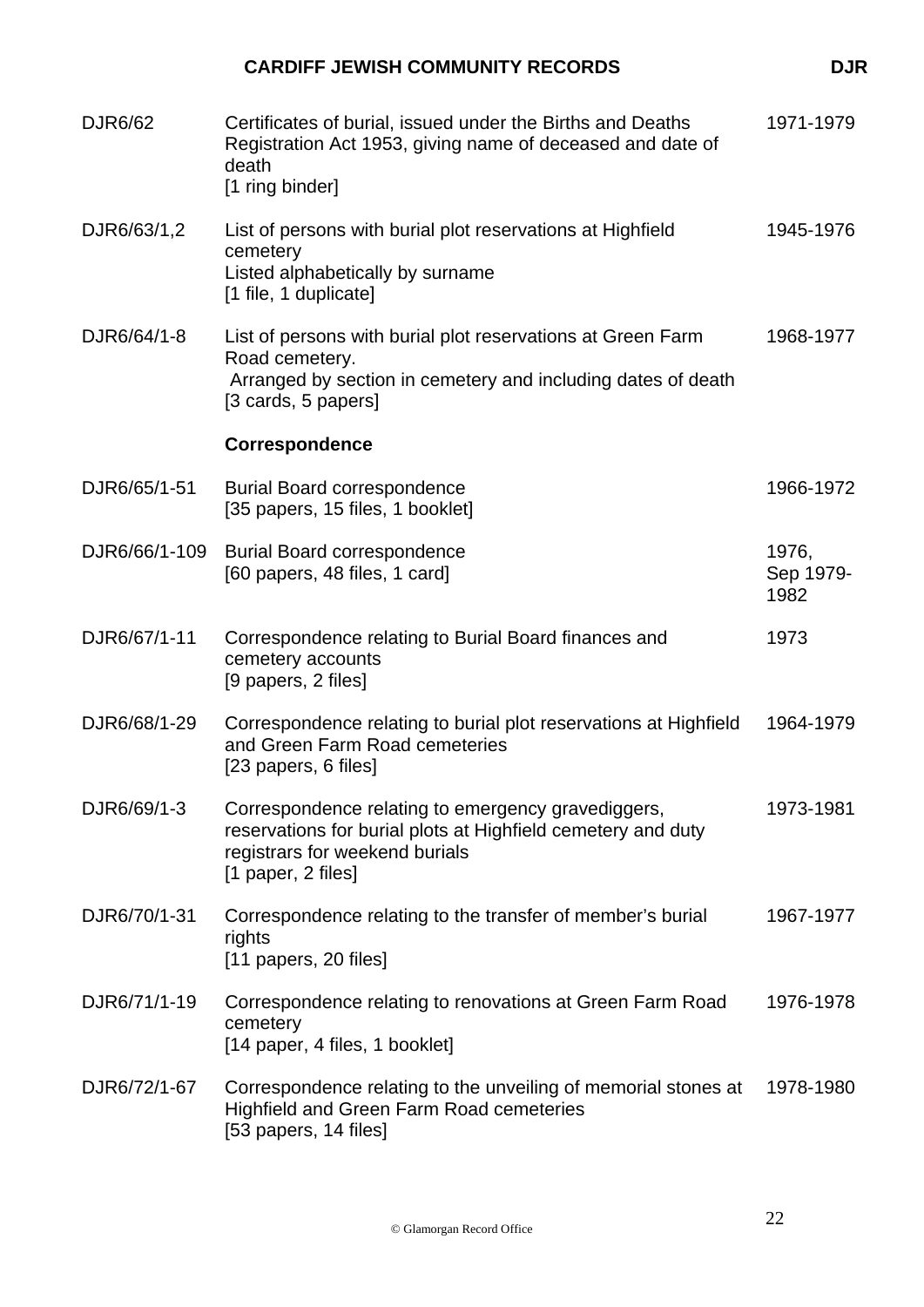| DJR6/73/1-27   | Correspondence relating to the unveiling of memorial stones at<br><b>Highfield and Green Farm Road cemeteries</b><br>[23 papers, 4 files]                                           | 1981                  |
|----------------|-------------------------------------------------------------------------------------------------------------------------------------------------------------------------------------|-----------------------|
|                | <b>Other records</b>                                                                                                                                                                |                       |
| DJR6/74/1,2    | Cardiff United Synagogue condolence cards<br>Including sympathy messages in Yiddish and English<br>[2 cards; printed]                                                               | no date<br>c1970s     |
| <b>DJR6/75</b> | <b>Kashrut Directory and Religious Services Guide</b><br>printed by the Office of the Chief Rabbi, London<br>Including details of kosher food manufacturers<br>[1 booklet; printed] | <b>Jul 1972</b>       |
|                | <b>Cardiff United Synagogue</b><br>(additional deposit)                                                                                                                             |                       |
|                | <b>RESTRICTED ACCESS.</b> For access to documents less than<br>30 years old, permission from the depositor must be obtained<br>through the Record Office                            |                       |
| <b>DJR6/76</b> | Cardiff United Synagogue account book<br>[1 volume]                                                                                                                                 | Nov 1942-<br>May 1945 |
| DJR6/77/1,2    | Cardiff United Synagogue constitution and rules, adopted 17<br>May 1942<br>[1 booklet; printed. Also 1 duplicate]                                                                   |                       |
| <b>DJR6/78</b> | Cardiff United Synagogue annual report<br>[1 booklet; printed]                                                                                                                      | 1983                  |
|                | ffor other annual reports see DJR5/7, DJR6/3/1-20 and<br>DJR8/3/1-4]                                                                                                                |                       |
| DJR6/79/1-3    | Printed circulars relating to functions held at the Cardiff United<br>Synagogue<br>[3 papers]                                                                                       | 1982,<br>Oct-Dec 1983 |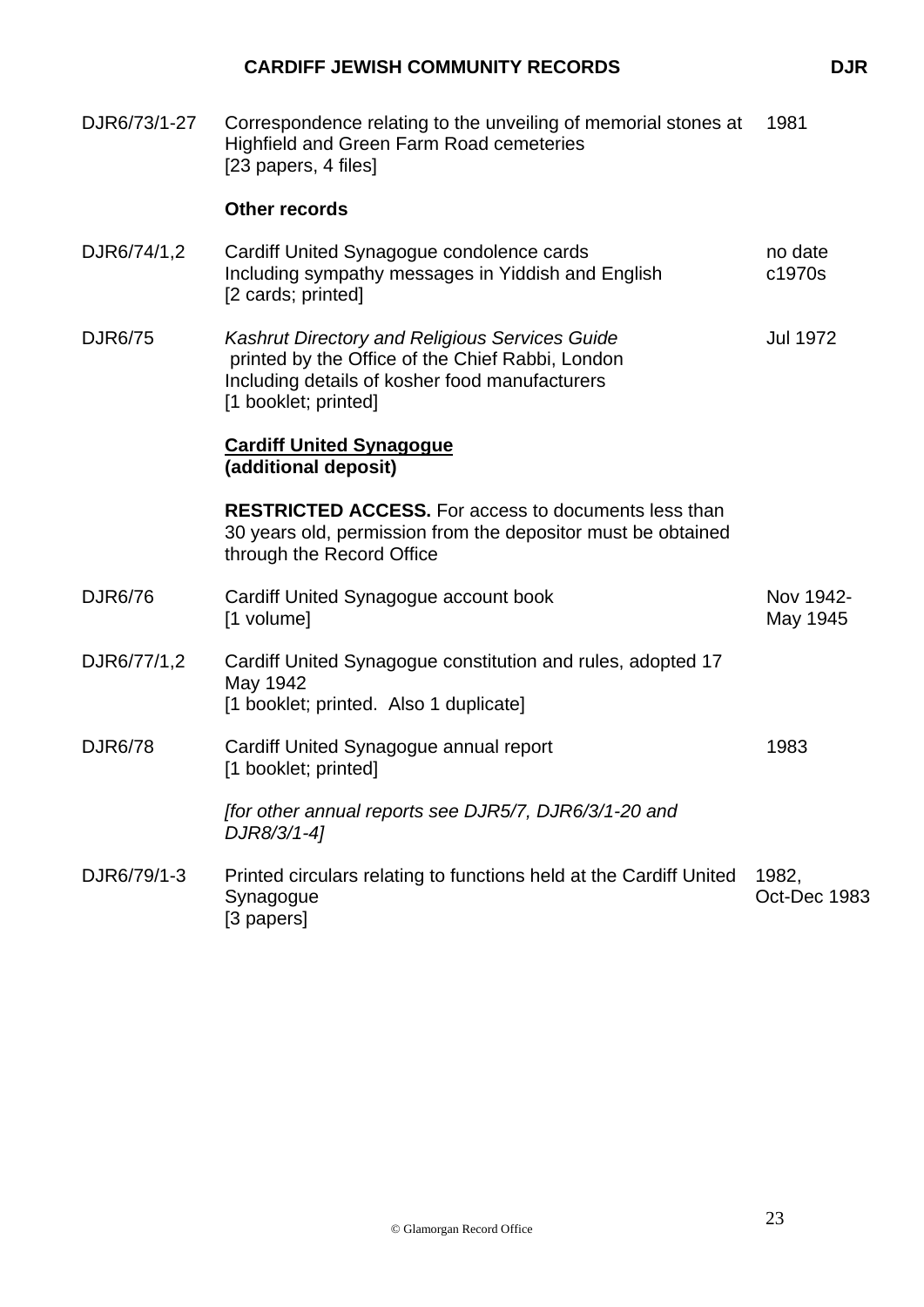### **Cardiff and District Jewish Defence Committee**

The Cardiff and District Jewish Defence Committee was established in February 1944 by about twenty members of the local Jewish community. Its aim was to promote goodwill between Jews and non-Jews and to deal with matters concerning the welfare of the Jewish community. Monthly meetings were held and lectures were arranged, as well as educational discussions with Jewish and non-Jewish groups.

**DJR7 - RESTRICTED ACCESS.** For access to documents less than 30 years old, permission from the depositor must be obtained through the Record Office.

DJR7/1/1-92 Correspondence Includes details of: the formation of the Cardiff and District Council of Christians and Jews, 1945 the results of a Council of Christians and Jews survey into anti-minority attitudes in South and Mid Wales, 1946 *South Wales Echo and Evening Express* newscutting on Aged Jews' Home at Church Crescent, Canton, Cardiff, Sep 1944 [92 papers; photocopies]

#### **The Reverend JB Levy (Rabbi of Newport Synagogue c1900)**

DJR7/2 Menu for dinner and programme of music at the celebration of the marriage of Miss Leah Blank and the Reverend JB Levy at Northampton House, St. Paul's Road, Highbury, London [1 file; photocopy] 4 May 1893

#### **The Reverend Harris Jerevitch of Cardiff**

- DJR7/3/1 Letter from the Reverend Harris Jerevitch to the Chief Rabbi concerning a meeting held at the Cory Hall, Cardiff to discuss uniting the Cardiff Hebrew Congregation, Cathedral Road and the Cardiff New Hebrew Congregation, Windsor Place [1 paper; typescript] 2 Sep 1941
- DJR7/3/2 Letter from the Reverend Harris Jerevitch to Issy Rapport, President of the Cardiff United Synagogue suggesting improvements to services at Cathedral Road Synagogue and for establishing a religious instruction class for girls [3 papers; typescript] 4 Jul 1950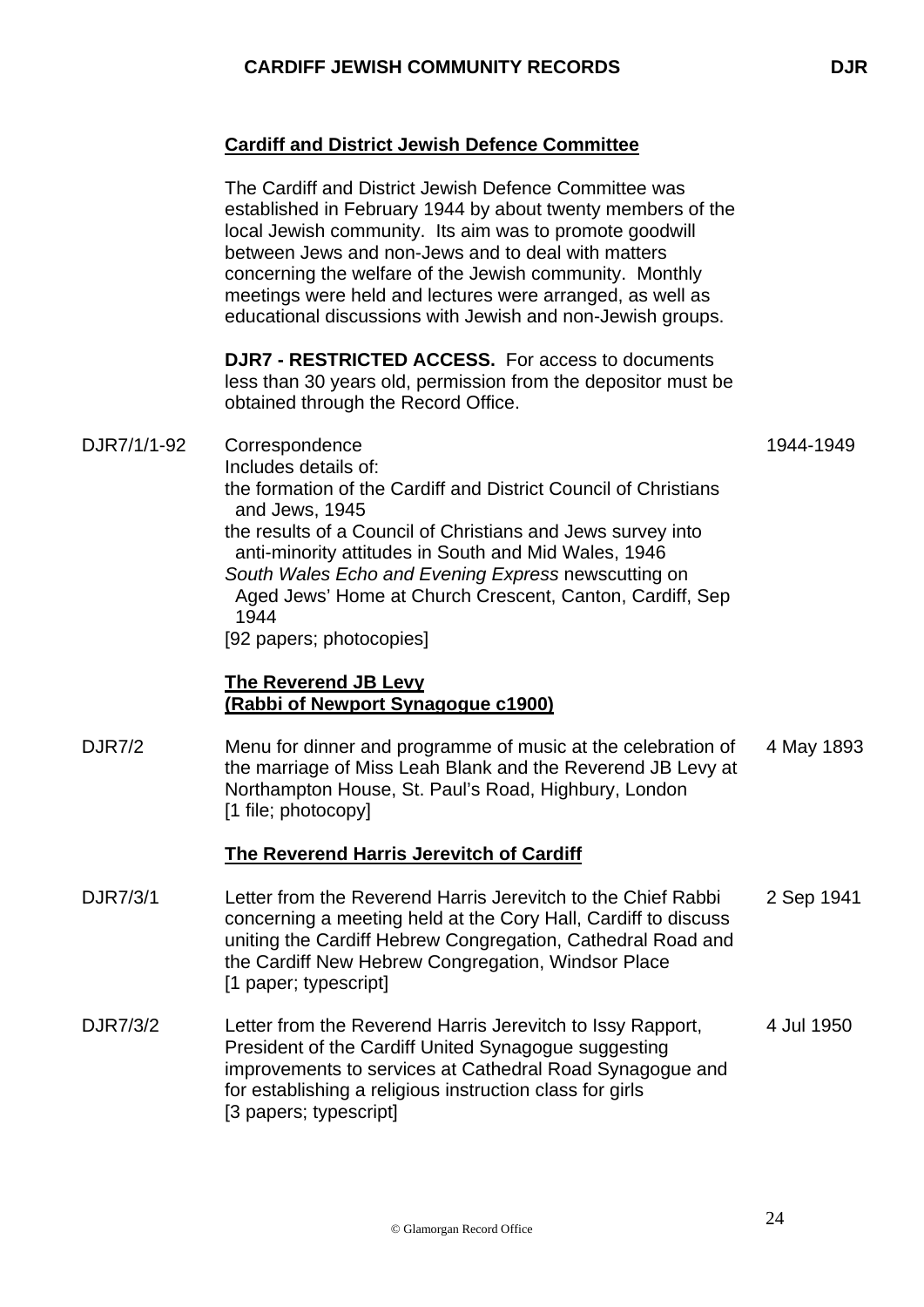# **Cardiff United Synagogue**

### **Correspondence of Louis Cohen of Cardiff**

|                        | Louis Cohen has served in various administrative positions<br>within the Cardiff United Synagogue, and the correspondence<br>covers his period as President (1969), and as Chairman of the<br>Education Committee. The correspondence also includes<br>circulars, minutes, agendas and orders of service                                                                                                                                                                                                                     |                    |
|------------------------|------------------------------------------------------------------------------------------------------------------------------------------------------------------------------------------------------------------------------------------------------------------------------------------------------------------------------------------------------------------------------------------------------------------------------------------------------------------------------------------------------------------------------|--------------------|
|                        | <b>DJR8 - RESTRICTED ACCESS.</b> For access to documents<br>less than 30 years old, permission from the depositor must be<br>obtained through the Record Office.                                                                                                                                                                                                                                                                                                                                                             |                    |
| DJR8/1/1/<br>$1 - 135$ | Correspondence<br>Subjects include:<br>The Friends of the Anti-Tuberculosis League of Israel<br>Cardiff Jewish Kindergarten<br>Jewish Schools Torah Council<br>Consecration of New Cemetery at Green Farm Road, Ely,<br>Cardiff, Sep 1968<br>Opening of Gershon Cohen Talmud Torah at Penylan<br>Synagogue, Cardiff, Feb 1969 (including 2 photographs)<br>[107 papers, 22 files, 3 booklets, 2 photographs, 1 card]                                                                                                         | 1955-1975          |
| DJR8/1/2/<br>$1 - 113$ | Correspondence<br>Subjects include:<br>Jewish Schools, Torah Council<br>Architect's plans for proposed classrooms at Penylan<br>Synagogue, Cardiff, May 1965<br>Order of service for induction of Dr Immanuel Jakobovits as<br>Chief Rabbi, Apr 1967<br>Central Council for Religious Jewish Education<br>Cardiff Jewish Representative Council constitution, c1968<br>Preparations for 50 <sup>th</sup> anniversary testimonial for the Reverend<br>G Gray of Cardiff, 1970<br>[66 papers, 25 files, 12 booklets, 10 cards] | 1961-1975,<br>1982 |
|                        | <b>Constitution</b>                                                                                                                                                                                                                                                                                                                                                                                                                                                                                                          |                    |
| DJR8/2/1-3             | Cardiff United Synagogue constitution, adopted 17 May 1942<br>[3 files; typescript; multi-reproduced]                                                                                                                                                                                                                                                                                                                                                                                                                        |                    |
|                        | <b>Annual reports</b>                                                                                                                                                                                                                                                                                                                                                                                                                                                                                                        |                    |
| DJR8/3/1               | Cardiff United Synagogue annual report<br>[1 booklet; printed]                                                                                                                                                                                                                                                                                                                                                                                                                                                               | 1960               |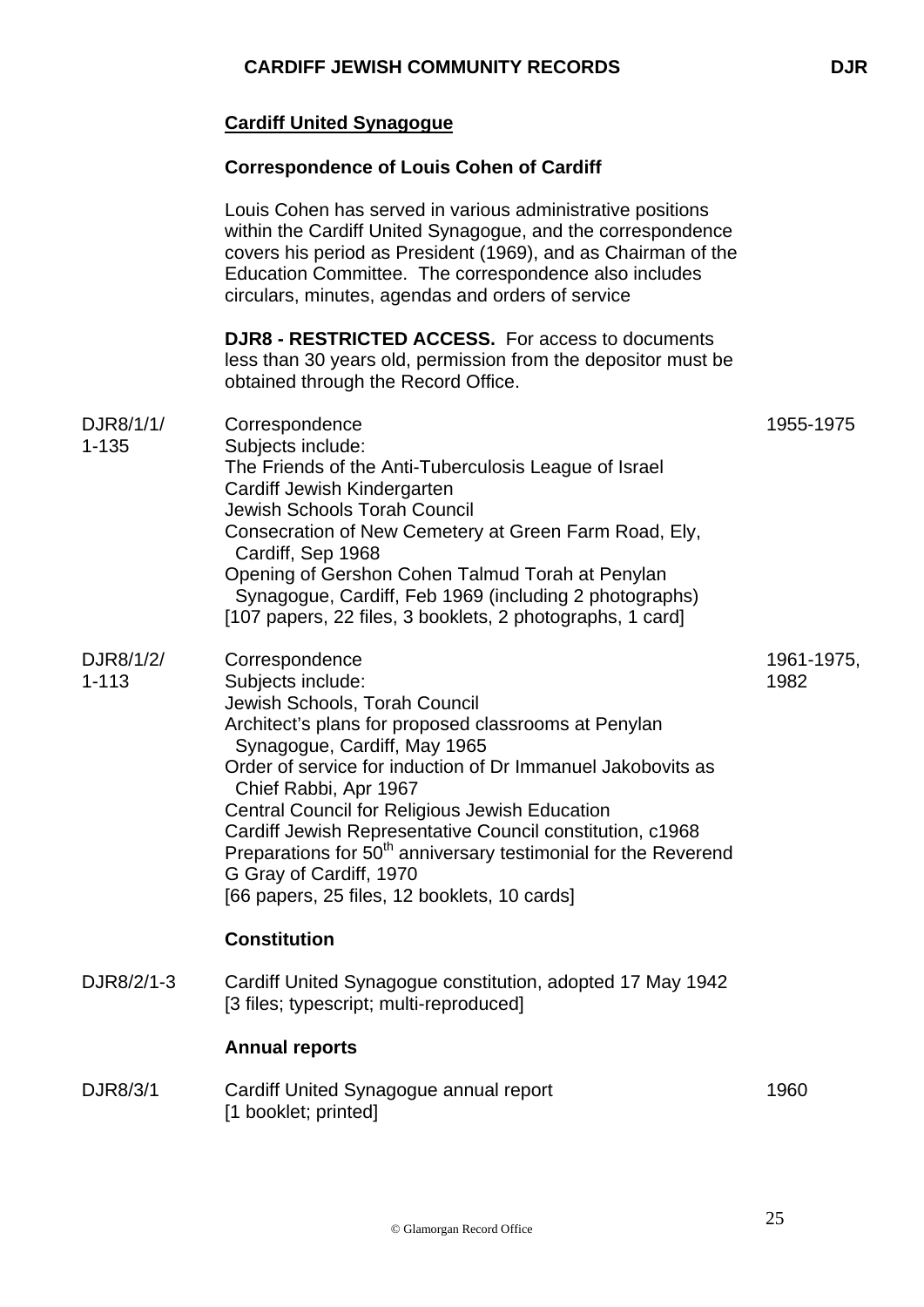| <b>CARDIFF JEWISH COMMUNITY RECORDS</b>                                                                                                                                                                                                                                                                                                                                 | <b>DJR</b>  |
|-------------------------------------------------------------------------------------------------------------------------------------------------------------------------------------------------------------------------------------------------------------------------------------------------------------------------------------------------------------------------|-------------|
| Cardiff United Synagogue annual report<br>[1 booklet; printed]                                                                                                                                                                                                                                                                                                          | 1970        |
| Cardiff United Synagogue annual report<br>[1 booklet; printed]                                                                                                                                                                                                                                                                                                          | 1982        |
| Cardiff United Synagogue annual report<br>[1 booklet; printed]                                                                                                                                                                                                                                                                                                          | 1985        |
| <b>Other records</b>                                                                                                                                                                                                                                                                                                                                                    |             |
| Order of service for the laying of the foundation stone of the<br>Cyncoed (later known as Penylan) Synagogue, Ty-Gwyn<br>Road, Cardiff<br>[1 booklet; printed; English and Hebrew]                                                                                                                                                                                      | 2 Nov 1952  |
| Order of service for the consecration of Penylan Synagogue,<br>Ty-Gwyn Road, Cardiff<br>[1 booklet; printed; English and Hebrew]                                                                                                                                                                                                                                        | 9 Jan 1955  |
| Invitation to dinner in celebration of the opening of the Penylan<br>Synagogue and Sherman Memorial Hall, Ty-Gwyn Road,<br>Cardiff<br>[1 card; printed]                                                                                                                                                                                                                 | 8 Jan 1955  |
| The Reverend Harris Jerevitch, Minister Emeritus, Cardiff                                                                                                                                                                                                                                                                                                               |             |
| The Reverend Harris Jerevitch was born in Russia in 1886.<br>He was appointed minister and head teacher of Cathedral<br>Road Synagogue in 1908 and served the community until his<br>retirement in 1953                                                                                                                                                                 |             |
| Autobiography of the Reverend Harris Jerevitch<br>Includes photographs of the Reverend Harris Jerevitch<br>(Minister Emeritus, Cardiff), Rabbi Asher Grunis (First Rav of<br>Cardiff), and HH Roskin, Esquire (First President of the Cardiff<br>United Synagogue)<br>[1 booklet; printed]                                                                              | c1953       |
| <b>Cardiff Hebrew Congregation, Cathedral Road</b>                                                                                                                                                                                                                                                                                                                      |             |
| Order of service for the rededication of the Cathedral Road<br>Synagogue after the completion of repairs and decorations<br>Includes photographs of The Very Reverend Dr JH Hertz<br>(Chief Rabbi), the Reverend Harris Jerevitch (Minister),<br>Abraham Hauser, Esquire (President), Morris Lermon, Esquire<br>(Treasurer)<br>[1 booklet; printed; English and Hebrew] | 31 Aug 1926 |
|                                                                                                                                                                                                                                                                                                                                                                         |             |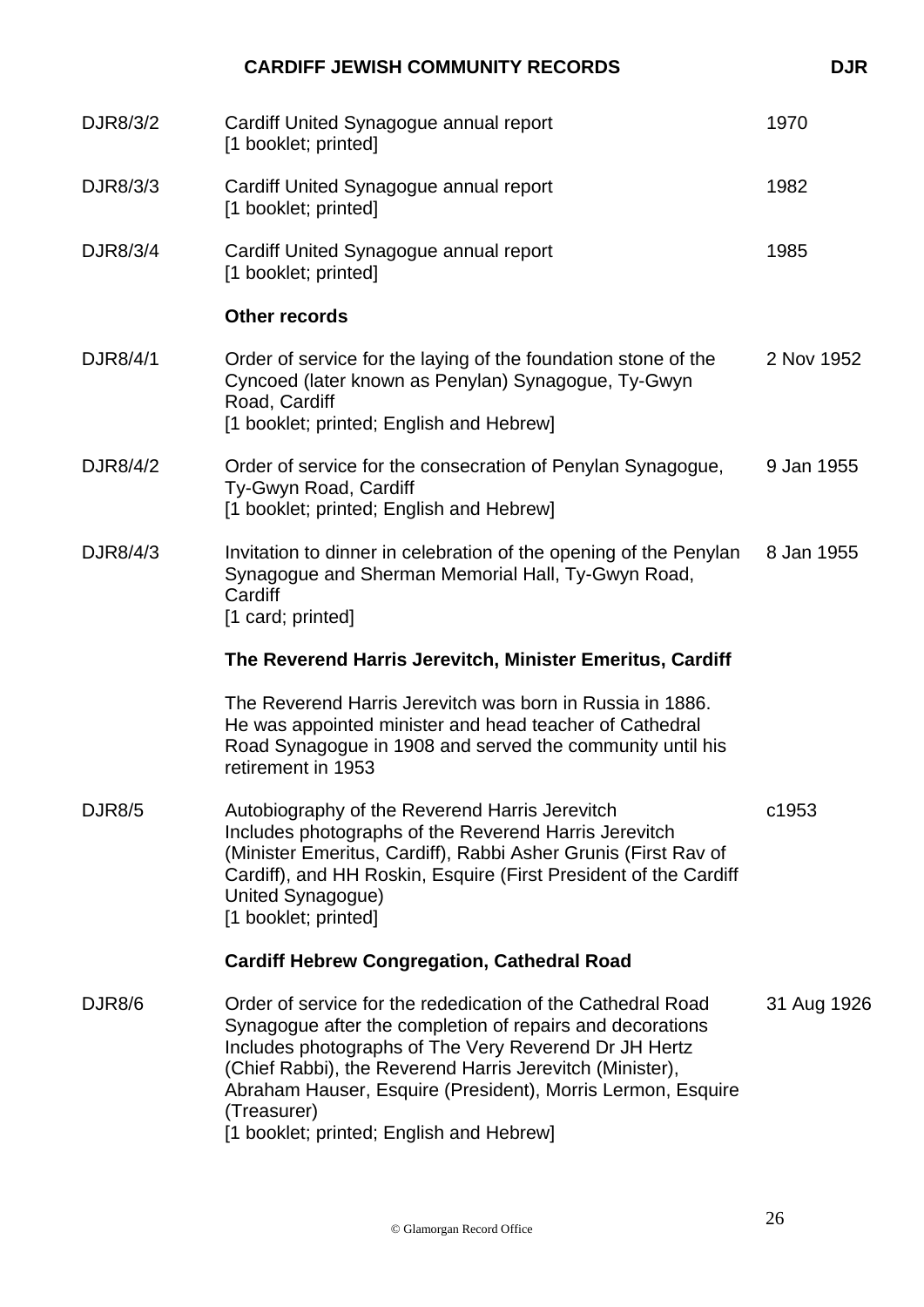|               | Service for victory of the allies, 1945                                                                                                     |                 |
|---------------|---------------------------------------------------------------------------------------------------------------------------------------------|-----------------|
| <b>DJR8/7</b> | Order of service of praise and thanksgiving for the victories of<br>the allied nations, printed by the office of the Chief Rabbi,<br>London | 1945            |
|               | [1 booklet; printed; English and Hebrew]                                                                                                    |                 |
|               | <b>CAJEX (Cardiff Association of Jewish Ex-Servicemen and</b><br><b>Women magazine)</b>                                                     |                 |
|               | [The magazines are published quarterly]                                                                                                     |                 |
|               | [for earlier editions see DJR1/11/1-7 and DJR1/13/1,2]                                                                                      |                 |
| DJR8/8/1      | CAJEX magazine<br>[1 booklet; printed]                                                                                                      | Jun 1973        |
| DJR8/8/2      | CAJEX magazine<br>[1 booklet; printed]                                                                                                      | Dec 1975        |
| DJR8/8/3      | CAJEX magazine<br>[1 booklet; printed]                                                                                                      | Jun 1977        |
| DJR8/8/4      | CAJEX magazine<br>[1 booklet; printed]                                                                                                      | Sep 1977        |
| DJR8/8/5      | CAJEX magazine<br>[1 booklet; printed]                                                                                                      | <b>Jun 1978</b> |
| DJR8/8/6      | CAJEX magazine<br>[1 booklet; printed]                                                                                                      | Sep 1978        |
| DJR8/8/7      | CAJEX magazine<br>[1 booklet; printed]                                                                                                      | Mar 1979        |
| DJR8/8/8      | CAJEX magazine<br>[1 booklet; printed]                                                                                                      | Jun 1979        |
| DJR8/8/9      | CAJEX magazine<br>[1 booklet; printed]                                                                                                      | Dec 1979        |
| DJR8/8/10     | CAJEX magazine<br>[1 booklet; printed]                                                                                                      | Mar 1980        |
| DJR8/8/11     | CAJEX magazine<br>[1 booklet; printed]                                                                                                      | Jun 1980        |
| DJR8/8/12     | CAJEX magazine<br>[1 booklet; printed]                                                                                                      | Sep 1980        |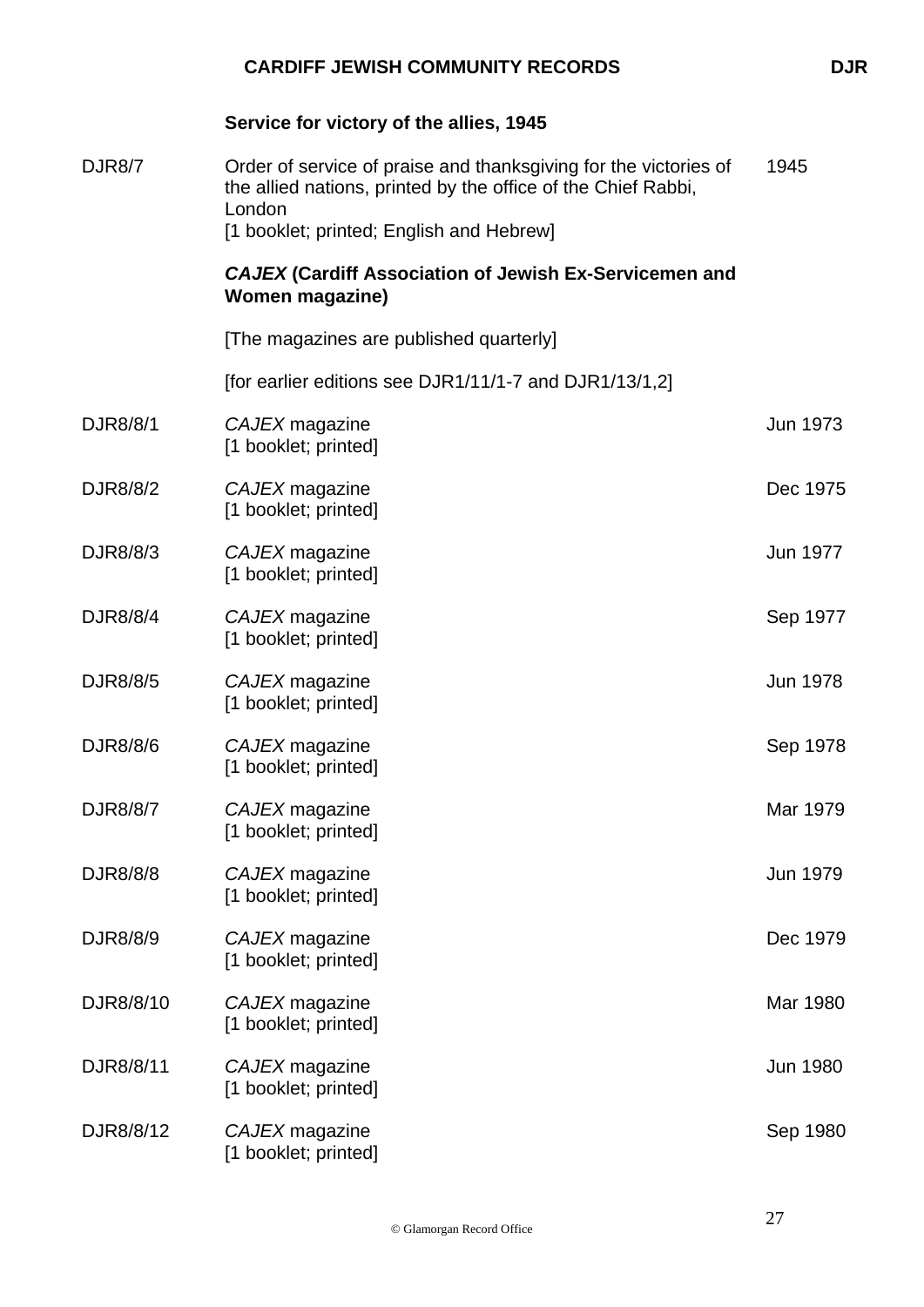| DJR8/8/13 | CAJEX magazine<br>[1 booklet; printed] | Dec 1980 |
|-----------|----------------------------------------|----------|
| DJR8/8/14 | CAJEX magazine<br>[1 booklet; printed] | Mar 1981 |
| DJR8/8/15 | CAJEX magazine<br>[1 booklet; printed] | Jun 1981 |
| DJR8/8/16 | CAJEX magazine<br>[1 booklet; printed] | Sep 1981 |
| DJR8/8/17 | CAJEX magazine<br>[1 booklet; printed] | Dec 1981 |
| DJR8/8/18 | CAJEX magazine<br>[1 booklet; printed] | Mar 1982 |
| DJR8/8/19 | CAJEX magazine<br>[1 booklet; printed] | Jun 1982 |
| DJR8/8/20 | CAJEX magazine<br>[1 booklet; printed] | Sep 1982 |
| DJR8/8/21 | CAJEX magazine<br>[1 booklet; printed] | Dec 1982 |
| DJR8/8/22 | CAJEX magazine<br>[1 booklet; printed] | Sep 1983 |
| DJR8/8/23 | CAJEX magazine<br>[1 booklet; printed] | Dec 1983 |
| DJR8/8/24 | CAJEX magazine<br>[1 booklet; printed] | Mar 1984 |
| DJR8/8/25 | CAJEX magazine<br>[1 booklet; printed] | Jun 1984 |
| DJR8/8/26 | CAJEX magazine<br>[1 booklet; printed] | Sep 1984 |
| DJR8/8/27 | CAJEX magazine<br>[1 booklet; printed] | Dec 1984 |
| DJR8/8/28 | CAJEX magazine<br>[1 booklet; printed] | Mar 1985 |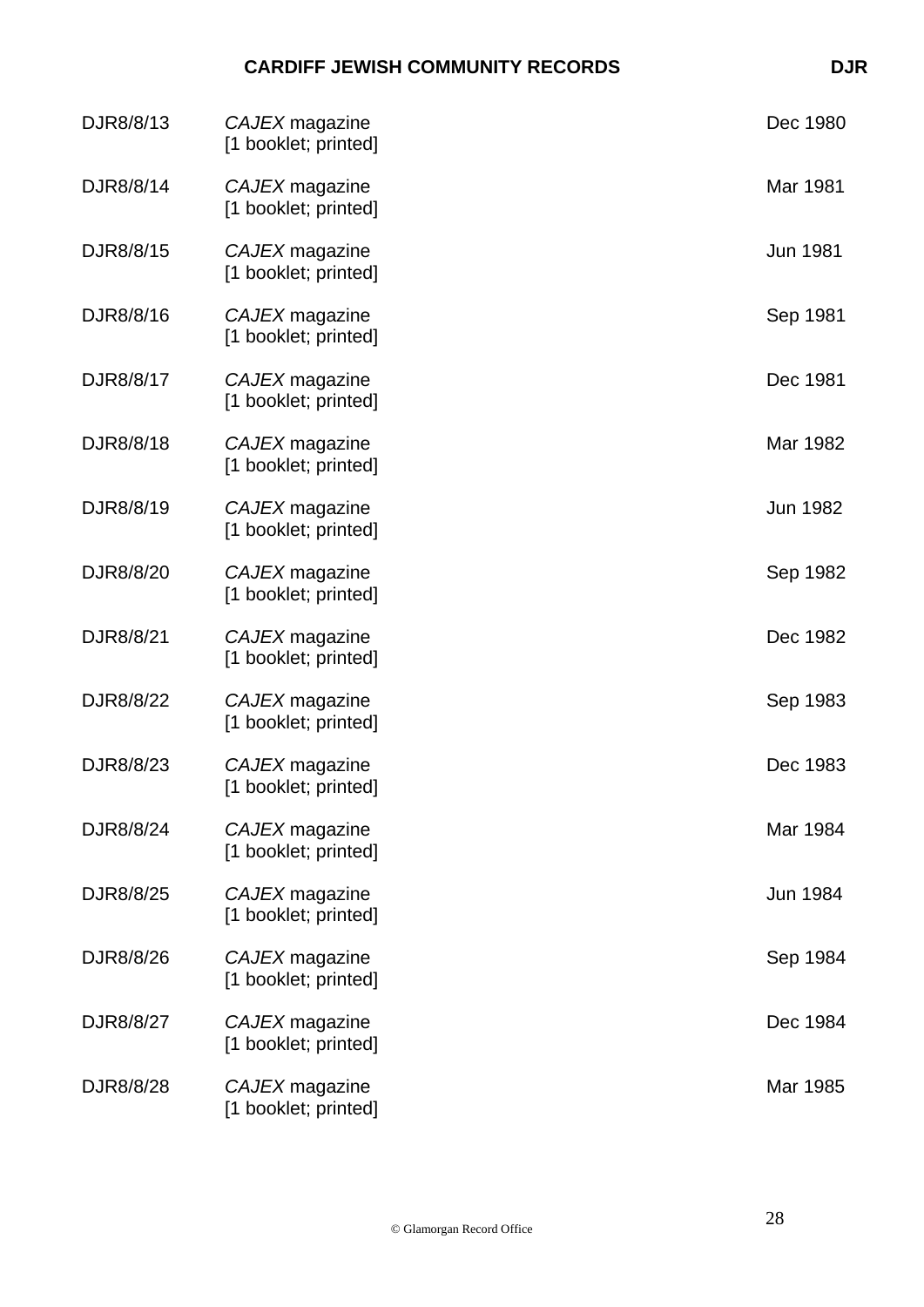| DJR8/8/29 | CAJEX magazine<br>[1 booklet; printed] | Jun 1985        |
|-----------|----------------------------------------|-----------------|
| DJR8/8/30 | CAJEX magazine<br>[1 booklet; printed] | Sep 1985        |
| DJR8/8/31 | CAJEX magazine<br>[1 booklet; printed] | Dec 1985        |
| DJR8/8/32 | CAJEX magazine<br>[1 booklet; printed] | Mar 1986        |
| DJR8/8/33 | CAJEX magazine<br>[1 booklet; printed] | <b>Jun 1986</b> |
| DJR8/8/34 | CAJEX magazine<br>[1 booklet; printed] | Sep 1986        |
| DJR8/8/35 | CAJEX magazine<br>[1 booklet; printed] | Dec 1986        |
| DJR8/8/36 | CAJEX magazine<br>[1 booklet; printed] | Mar 1987        |
| DJR8/8/37 | CAJEX magazine<br>[1 booklet; printed] | Jun 1987        |
| DJR8/8/38 | CAJEX magazine<br>[1 booklet; printed] | Sep 1987        |
| DJR8/8/39 | CAJEX magazine<br>[1 booklet; printed] | Dec 1987        |
| DJR8/8/40 | CAJEX magazine<br>[1 booklet; printed] | Mar 1988        |
| DJR8/8/41 | CAJEX magazine<br>[1 booklet; printed] | Sep 1988        |
| DJR8/8/42 | CAJEX magazine<br>[1 booklet; printed] | Dec 1988        |
| DJR8/8/43 | CAJEX magazine<br>[1 booklet; printed] | Jun 1989        |
| DJR8/8/44 | CAJEX magazine<br>[1 booklet; printed] | Sep 1989        |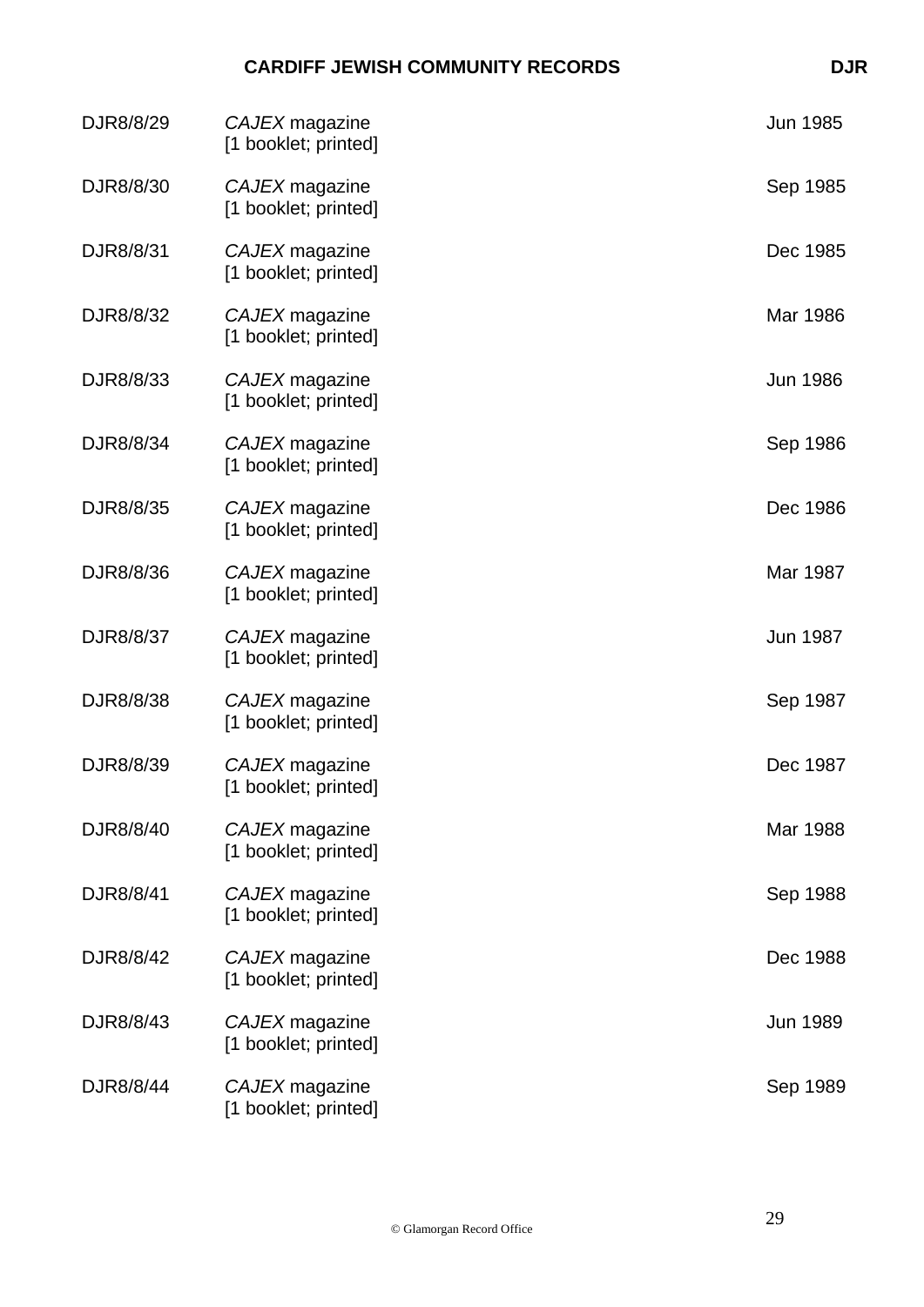| DJR8/8/45 | CAJEX magazine<br>[1 booklet; printed] | Dec 1989        |
|-----------|----------------------------------------|-----------------|
| DJR8/8/46 | CAJEX magazine<br>[1 booklet; printed] | <b>Jun 1990</b> |
| DJR8/8/47 | CAJEX magazine<br>[1 booklet; printed] | Dec 1990        |
| DJR8/8/48 | CAJEX magazine<br>[1 booklet; printed] | Mar 1991        |
| DJR8/8/49 | CAJEX magazine<br>[1 booklet; printed] | <b>Jun 1991</b> |